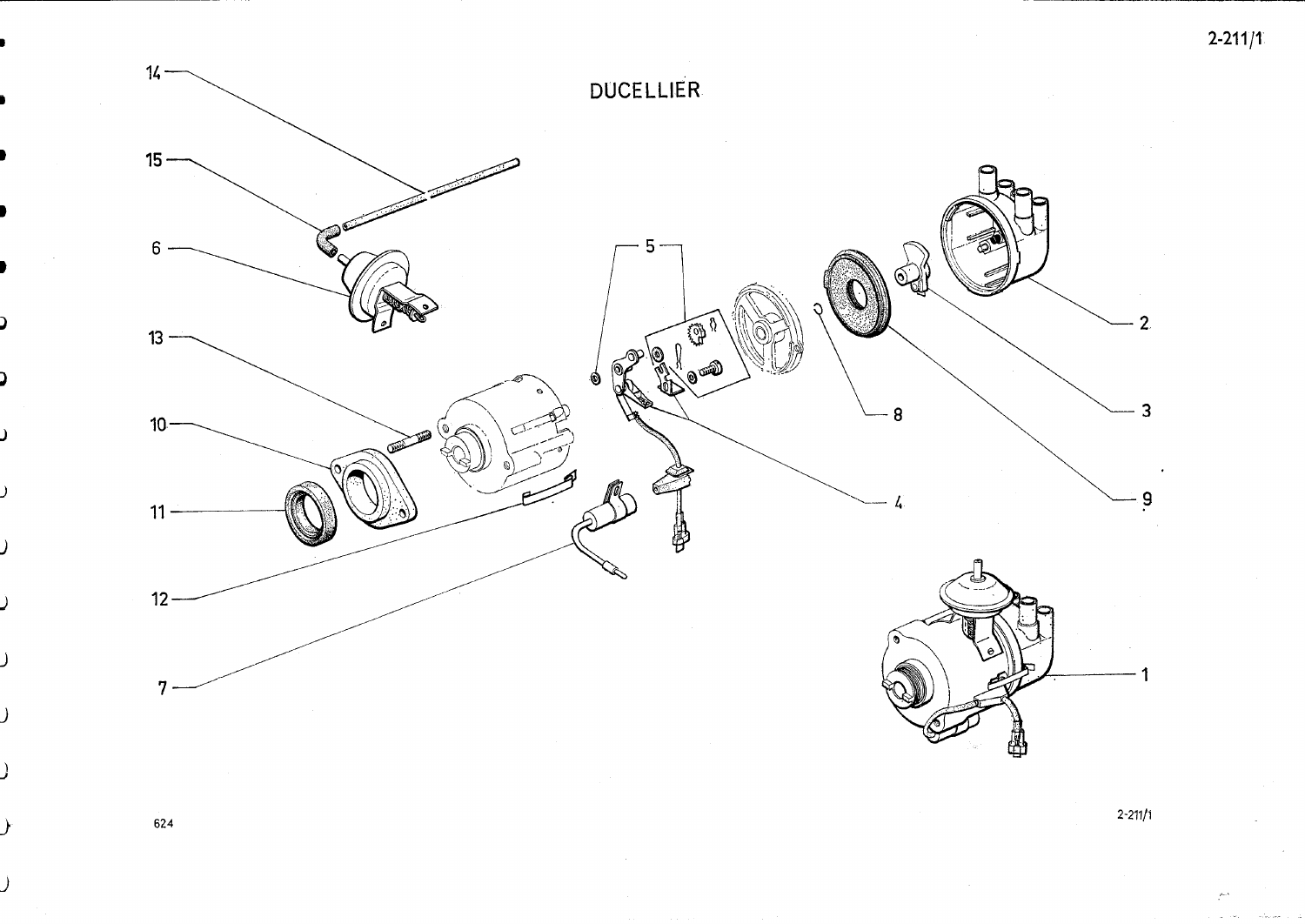**2-211/1**

| 1               | <b>NUMÉROS</b>                                      | $\mathbf K$                      | « Ducellier » $12/70 \rightarrow$                                                 | <b>Allumeur</b><br>(Suite)                                  | Zündverteiler<br>(Forts.)                                                   | <b>Distributor</b><br>(Cont.)                                     | <b>Distributor</b><br>(Cont.)                                      | Spinterogeno<br>(Cont.)                                             |
|-----------------|-----------------------------------------------------|----------------------------------|-----------------------------------------------------------------------------------|-------------------------------------------------------------|-----------------------------------------------------------------------------|-------------------------------------------------------------------|--------------------------------------------------------------------|---------------------------------------------------------------------|
| 14              |                                                     | $\mathbf{I}$<br>$\boldsymbol{2}$ | $9/71 \rightarrow 6/72.$<br>$\circledcirc$                                        | Tube de dépresssion :<br>$\overline{\phantom{a}}$           | Niederdruckrohr:                                                            | Suction pipe:                                                     | Tubo de depresión:                                                 | Tubo di depressione                                                 |
|                 | GX 06 153 01 A<br>GX 06 171 01 A<br>1 G 5 439 744 C |                                  | $L 500 - \alpha$ Solex ».<br>L entr. 529 - « Solex ».<br>L entr. 600 - « Weber ». | $-nu$<br>- avec raccords coudés.<br>- avec raccords coudés. | - ohne Ausrüstung.<br>- m. Anschlussstücken.<br>- m. Anschlussstücken.      | $-$ only.<br>- with bent unions.<br>- with bent unions.           | - desnudo.<br>- con racores acodados.<br>- con racores acodados.   | – nudo.<br>- con raccordi a gomito.<br>- con raccordi a gomito.     |
| 15 <sub>1</sub> | GX 06 172 01 A                                      | $\mathbf{2}$                     | $\varnothing$ int. 3,5.                                                           | Raccord coudé :                                             | Gekrümmtes<br>Anschlussstück:                                               | Bent union:                                                       | Racor acodado:                                                     | Raccordo a gomito:                                                  |
|                 |                                                     | 4                                | $9/71 \rightarrow 6/72.$<br>$\circledcirc$                                        |                                                             |                                                                             |                                                                   |                                                                    |                                                                     |
|                 | 25 241 009 U<br>9524 100 U<br>ZD                    | $\mathbf{2}$                     | $H M 7 \times 100.$                                                               | Écrou.                                                      | Mutter.                                                                     | Nut.                                                              | Tuerca.                                                            | Dado.                                                               |
|                 | 9290 500 Z<br>ZD                                    | $\mathbf{2}$                     | $Co 7,2 \times 18,2.$                                                             | Rondelle.                                                   | Scheibe.                                                                    | Washer.                                                           | Arandela.                                                          | Rondella.                                                           |
|                 |                                                     |                                  | $\circledcirc$ 9/71 $\rightarrow$ 9/72<br>$^{\circ}$                              | Pièces spéciales                                            | Spezialteile                                                                | <b>Special parts</b>                                              | <b>Piezas especiales</b>                                           | Pezzi speciali                                                      |
| $\mathbf{I}$    |                                                     |                                  |                                                                                   | Allumeur à dépression :                                     | Niederdruck-<br>Zündverteiler:                                              | Vacuum controlled<br>distributor assy:                            | Distributor con depres :                                           | Spinterogeno a depress:                                             |
|                 | GX 06 103 05 A<br>GX 06 103 05 B                    | $\mathbf{1}$<br>$\mathbf{1}$     | $9/71 \rightarrow 6/72$ .<br>$6/72 \rightarrow 9/72.$<br>6 ev                     | $-$ (2 capsules).<br>- (dépollué).                          | - (2 Niederdruckdosen).<br>- (Abgasentgiftung).                             | $-$ (2 control units).<br>- (exhaust emission contr.)             | $-$ (2 capsulas).<br>- (antipolución).                             | $-$ (2 càpsole).<br>- (antipolluzione).                             |
| -6              | GX 06 194 01 A<br>GX 06 195 01 A                    | $\mathbf{1}$<br>1                | $9/71 \rightarrow 6/72$ .<br>$9/71 \rightarrow 6/72$ .                            | Capsule à dépression :<br>$-$ (avance).<br>$-$ (retard).    | Niederdruckdose:<br>$-$ (z. Zündbeschleunigung).<br>- (zur Zündvezögerung). | Vacuum control unit:<br>$-$ (f. advancing).<br>$-$ (f. delaying). | Capsula de depresión:<br>$-$ (para avance).<br>$-$ (para retraso). | Càpsola a depressione:<br>$-$ (per anticipo).<br>$-$ (per ritardo). |
|                 |                                                     |                                  |                                                                                   |                                                             |                                                                             |                                                                   |                                                                    |                                                                     |
|                 |                                                     |                                  |                                                                                   |                                                             |                                                                             |                                                                   |                                                                    |                                                                     |
|                 |                                                     |                                  |                                                                                   |                                                             |                                                                             |                                                                   |                                                                    |                                                                     |
|                 |                                                     |                                  |                                                                                   |                                                             |                                                                             |                                                                   |                                                                    |                                                                     |
|                 |                                                     |                                  |                                                                                   |                                                             |                                                                             |                                                                   |                                                                    |                                                                     |
|                 |                                                     |                                  |                                                                                   |                                                             |                                                                             |                                                                   |                                                                    |                                                                     |
|                 |                                                     |                                  |                                                                                   |                                                             |                                                                             |                                                                   |                                                                    |                                                                     |

*Catalogue*  $624 - C n^o 4 - 7-73$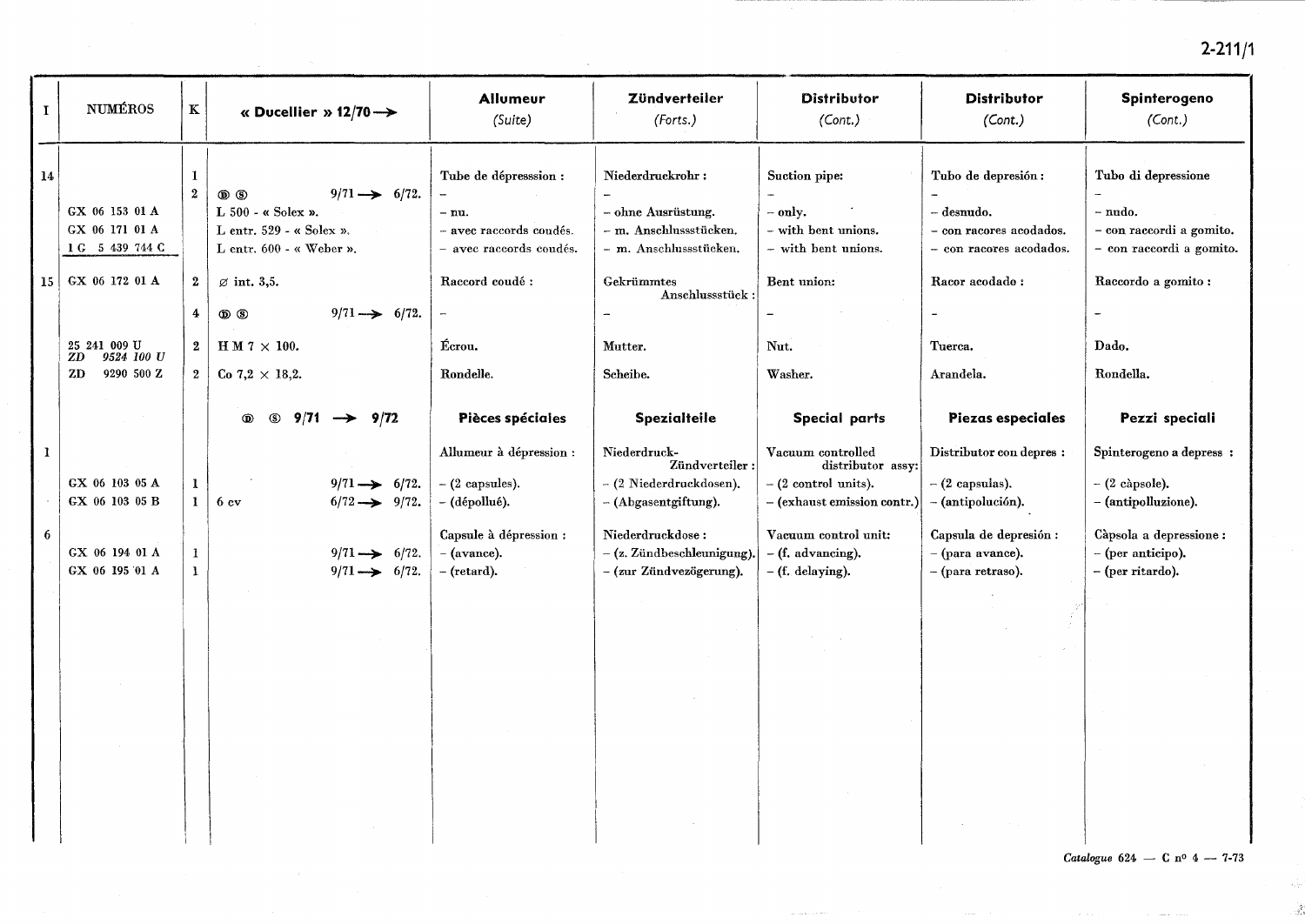

J.

**2-212**

 $\mathcal{L}_{\rm{in}}$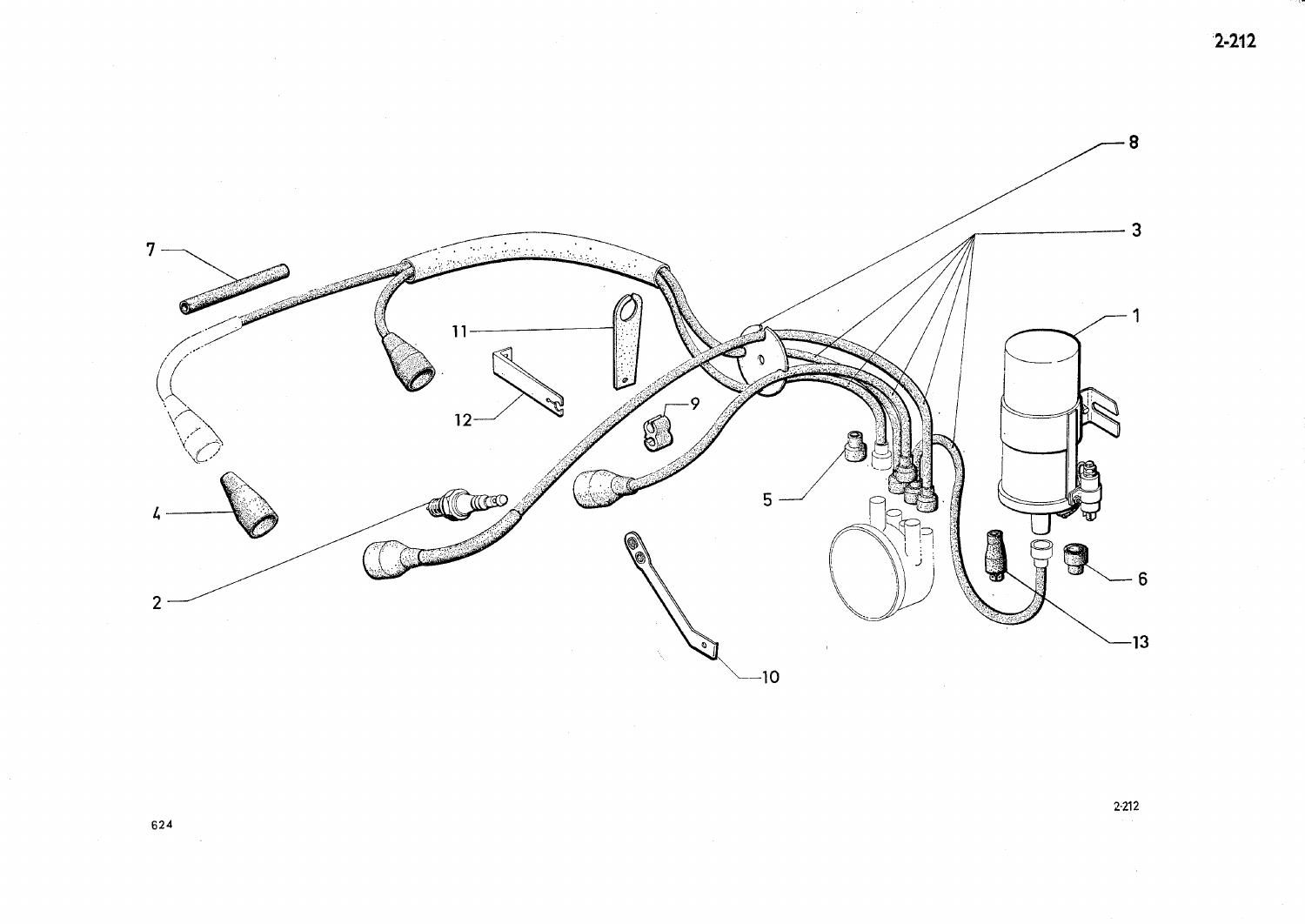| $\bf I$      | <b>NUMÉROS</b>                   | $\mathbf K$    |                                                        | <b>Bobine</b><br><b>Bougie</b><br>Faisceau | Zündspule<br>Zündkerzen<br>Kabelbündel | Ignition coil<br><b>Sparking plugs</b><br>Lead assy | <b>Bobina</b><br><b>Bujias</b><br>Haz de cables | <b>Bobina</b><br>Candele<br><b>Fascio cavetti</b> |
|--------------|----------------------------------|----------------|--------------------------------------------------------|--------------------------------------------|----------------------------------------|-----------------------------------------------------|-------------------------------------------------|---------------------------------------------------|
|              |                                  |                |                                                        |                                            |                                        |                                                     |                                                 |                                                   |
| $\mathbf{I}$ |                                  |                |                                                        | Bobine:                                    | Zündspule:                             | Ignition coil:                                      | Bobina:                                         | Bobina:                                           |
|              | 1 G 5 414 438 M                  |                | « Ducellier » $(2777 \text{ C})$ - R.m.p.              | $\overline{\phantom{a}}$                   |                                        |                                                     |                                                 |                                                   |
|              |                                  |                | $7/71 \rightarrow$ .                                   |                                            |                                        |                                                     |                                                 |                                                   |
|              | 1 G 5 412 977 G                  | 1.             | $\propto$ S.E.V. $\omega$<br>$5/71 \rightarrow$ .      |                                            |                                        |                                                     |                                                 |                                                   |
|              | IG 5 420 648 M                   | 1              | « Marelli » (BZR 206 A) $6/72 \rightarrow$ .           |                                            | $\overline{\phantom{a}}$               |                                                     |                                                 | $\overline{a}$                                    |
| $\mathbf{2}$ |                                  |                |                                                        | Bougie:                                    | Zündkerze:                             | Sparking plug:                                      | Bujia:                                          | Candela:                                          |
|              | 9457 707 U<br>ZC                 | 4              | « Marchal » $(34 S)$<br>$\Rightarrow$ 6/72.            | $-$ (culot court).                         | - (m. kurzem Sockel).                  | - (short base).                                     | - (culote corto).                               | $-(zoccolo corto).$                               |
|              | GX 06 188 01 A                   | 4              | « Eyquem » $(755 S)$<br>$\rightarrow$ 6/72             | $-$ (culot court).                         | - (m. kurzem Sockel).                  | - (short base).                                     | - (culote corto).                               | $-$ (zoccolo corto).                              |
|              | GX 06 188 04 A                   | $\overline{4}$ | « AC » 41 FS<br>$\rightarrow$ 6/72.                    | $-$ (culot court).                         | - (m. kurzem Sockel).                  | - (short base).                                     | $-$ (culote corto).                             | $-(zoccolo corto).$                               |
|              | GX 06 188 05 A                   | 4              | « Bosch » (W 240 T 1) $\rightarrow$ 6/72.              | $-$ (culot court).                         | - (m. kurzem Sockel).                  | - (short base).                                     | $-$ (culote corto).                             | $-(zoccolo corto).$                               |
|              | GX 06 188 06 A                   | 4              | « Champion » (L 82 Y) $\rightarrow$ 6/72.              | $-$ (culot court).                         | - (m. kurzem Sockel).                  | - (short base).                                     | - (culote corto).                               | $-$ (zoccolo corto).                              |
|              | GX 06 188 02 A                   | 4              | « Marchal » $(34 \text{ HS})$<br>$6/72 \rightarrow$ .  | - (culot long).                            | $-$ (m. langem Sockel).                | $-$ (long base).                                    | $-$ (culote large).                             | $-$ (zoccolo lungo).                              |
|              | GX 06 188 03 A                   | $\overline{4}$ | « AC » $(40 - 8$ XLS)<br>$6/72 \rightarrow$ .          | $-$ (culot long).                          | $-$ (m. langem Sockel).                | $-$ (long base).                                    | $-$ (culote largo).                             | - (zoccolo lungo).                                |
|              | GX 06 188 08 A                   | 4              | « Eyquem » (80 LS)<br>$6/72 \rightarrow$ .             | $-$ (culot long).                          | - (m. langem Sockel).                  | $-$ (long base).                                    | $-$ (culote largo).                             | $-$ (zoccolo lungo).                              |
|              | GX 06 188 10 A                   | 4              | « Champion » (N $6 Y$ )<br>$6/72 \rightarrow$          | $-$ (culot long).                          | - (m. langem Sockel).                  | - (long base).                                      | - (culote largo).                               | - (zoccolo lungo).                                |
|              |                                  |                |                                                        |                                            |                                        |                                                     |                                                 |                                                   |
| 3            |                                  |                |                                                        | Faisceau:                                  | Kabelbündel:                           | Leads assy:                                         | Haz de hilos:                                   | Fascio cavetti :                                  |
|              | GX 06 123 01 B                   | 1              | « Electric Fil » - R.m.p.<br>$9/71 \rightarrow 11/71.$ |                                            |                                        |                                                     |                                                 |                                                   |
|              | GX 06 123 01 C                   | $\mathbf{1}$   | « Electric Fil »<br>$11/71 \rightarrow 12/72$          |                                            |                                        |                                                     |                                                 |                                                   |
|              |                                  |                | R.p. GX 06 123 01 D.                                   |                                            |                                        |                                                     |                                                 |                                                   |
|              | GX 06 123 01 D                   | $\mathbf{1}$   | « Electric Fil »<br>$12/72 \rightarrow$ .              |                                            |                                        |                                                     |                                                 |                                                   |
|              |                                  |                |                                                        |                                            |                                        |                                                     |                                                 |                                                   |
|              |                                  |                |                                                        | Protecteur :                               | Abschirmung:                           | Cap:                                                | Protector:                                      | Protettore:                                       |
| 4            | GX 06 106 01 A                   | $4^{\circ}$    | $6.5 \times 22 \times 78$ .                            | - côté bougie.                             | - Seite Zündkerze.                     | - spark plug side.                                  | - lado bujia.                                   | - lato candela.                                   |
|              |                                  |                |                                                        |                                            |                                        |                                                     |                                                 |                                                   |
| 5            | 1 H 5 421 254 Z<br>212-79<br>HY. | 5              |                                                        | - côté allumeur.                           | - Seite Zündverteiler.                 | - distributor side.                                 | - lado distributor.                             | - lato spinterogeno.                              |
|              |                                  |                |                                                        |                                            |                                        |                                                     |                                                 |                                                   |
| 6            | $1 G$ 5 421 256 W<br>N<br>212-79 | 1              |                                                        | - côté bobine.                             | - Seite Zündspule.                     | - coil side.                                        | - lado bobina.                                  | - lato bobina.                                    |
|              |                                  |                |                                                        |                                            |                                        |                                                     |                                                 |                                                   |
| $\mathbf{7}$ | GX 06 192 01 A                   | $2^{\circ}$    | $8.5 \times 12.5 \times 100$<br>$9/71 \rightarrow$     | Gaine isolante, côté                       | Isolierhülle, Seite Kerzen-            | Insulating sheath on side                           | Vaina aislante lado hilo                        | Guaina isolante lato                              |
|              |                                  |                |                                                        | bougie, fils 2 et 4.                       | kabel 2 und 4.                         | spark plug cable 2 a. 4.                            | de bujias $2 \times 4$ .                        | cavetti candele 2 e 4.                            |
| 8            |                                  |                |                                                        | Plaquette :                                | Plakette:                              | Plaquette:                                          | Plaquetta:                                      | Placchetta:                                       |
|              | GX 06 108 01 A                   | 1              | 4 voies<br>$\rightarrow$ 11/71.                        | $-4$ voies.                                | $-4$ Wege.                             | $-4$ ways.                                          | $-4$ vias.                                      | $-4$ vie.                                         |
|              | GX 06 108 01 B                   | 1              | 5 voies<br>$11/71 \rightarrow$                         | $-5$ voies.                                | $-5$ Wege.                             | $-5$ ways.                                          | $-5$ vias.                                      | $-5$ vie.                                         |
|              |                                  |                |                                                        |                                            |                                        |                                                     |                                                 |                                                   |
|              |                                  |                |                                                        |                                            |                                        |                                                     |                                                 |                                                   |

*Catalogue* 624 — C nº 5 — 12-73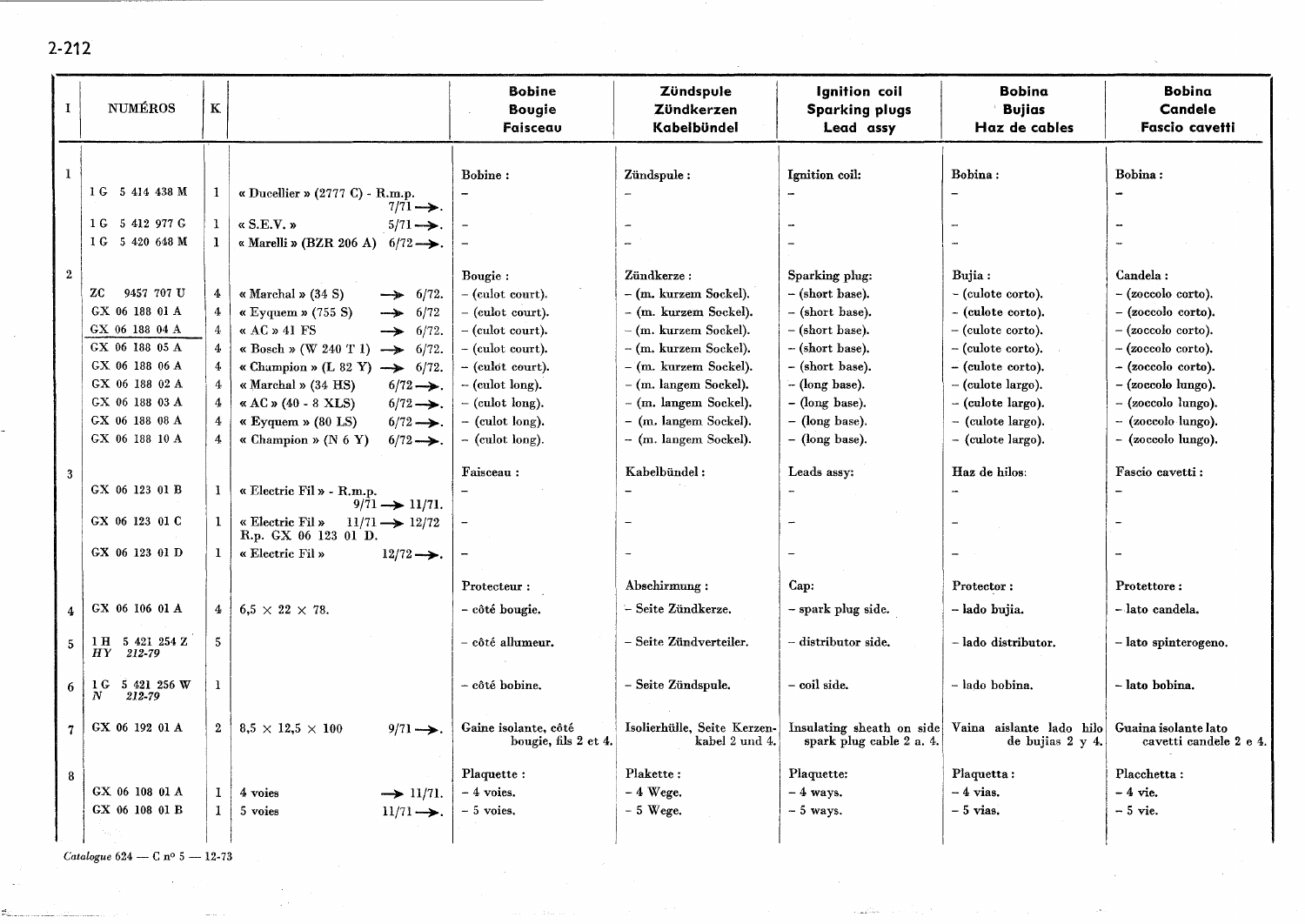|                 | <b>NUMÉROS</b>                               | $\mathbf K$                      |                                             | <b>Bobine</b><br><b>Bougie</b><br>Faisceau<br>(Suite) | Zündspule<br>Zündkerzen<br>Kabelbündel<br>(Forts.) | Ignition coil<br><b>Sparking plugs</b><br>Lead assy<br>(Cont.) | Bobina<br><b>Bujias</b><br>Haz de cables<br>(Cont.) | Bobina<br><b>Candele</b><br>Fascio cavetti<br>(Cont.) |
|-----------------|----------------------------------------------|----------------------------------|---------------------------------------------|-------------------------------------------------------|----------------------------------------------------|----------------------------------------------------------------|-----------------------------------------------------|-------------------------------------------------------|
| 9               | GX 06 193 01 A                               | $\mathbf{I}$                     | $11/71 \rightarrow 12/72$                   | Support de fils.                                      | Kabelhalter.                                       | Lead holder.                                                   | Soporte de hilos.                                   | Supporto cavetti.                                     |
| 10              | DX 212-140                                   | $\mathbf{1}$                     | $12/72 \rightarrow$ .                       | Support de fils.                                      | Kabelhalter.                                       | Lead holder.                                                   | Soporte de hilos.                                   | Supporto cavetti.                                     |
| 11 <sup>1</sup> | GX 06 142 01 A                               | $\mathbf{1}$                     | R.m.p.<br>$12/70 \rightarrow$ .             | Support de fils.                                      | Kabelhalter.                                       | Lead holder.                                                   | Soporte de hilos.                                   | Supporto cavetti.                                     |
| 12              | GX 06 133 01 A<br>GX 06 133 01 B             | $\mathbf{2}$<br>$\boldsymbol{2}$ | $\rightarrow$ 1/72.<br>$1/72 \rightarrow$ . | Patte support :                                       | Haltelasche:<br>$\overline{\phantom{a}}$           | Bracket:<br>$\overline{\phantom{0}}$                           | Pata de soporte :<br>$\overline{\phantom{0}}$       | Staffa di supporto:<br>$\overline{\phantom{a}}$       |
| 13              | GX 06 199 01 A                               | $\mathbf{1}$                     |                                             | Embout anti-parasite<br>(option radio).               | Entstör-Endstück<br>(Einbau Radiogerät).           | Suppressor endpiece<br>(radio out-fit).                        | Terminal anti-parasitos<br>(opción radio).          | Terminale anti-disturbo<br>(opzione radio).           |
|                 | ZD<br>9345 030 W                             | $\boldsymbol{2}$                 | TH M 7 $\times$ 100 $\times$ 16.            | Vis:<br>$\overline{\phantom{a}}$                      | Schraube:<br>$\overline{\phantom{a}}$              | Screw:<br>$\overline{\phantom{a}}$                             | Tornillo:<br>$\overline{\phantom{a}}$               | Vite:                                                 |
|                 | ${\bf ZD}$<br>9366 130 W<br>ZD<br>9524 100 U | $\mathbf{1}$<br>$\boldsymbol{2}$ | TH M 5 $\times$ 16.<br>$H M 7 \times 100.$  | $\qquad \qquad -$<br>Écrou.                           | $\equiv$<br>Mutter.                                | $\overline{\phantom{0}}$<br>Nut.                               | $\overline{\phantom{a}}$<br>Tuerca.                 | $\frac{1}{2}$<br>Dado.                                |
|                 |                                              |                                  |                                             |                                                       |                                                    |                                                                |                                                     |                                                       |
|                 |                                              |                                  |                                             |                                                       |                                                    |                                                                |                                                     | $\frac{1}{2} \frac{1}{2}$ :                           |

 $\sim$ 

**2-212**

*Catalogue*  $624 - C n^{\circ} 2 - 2-73$ 

 $\mathcal{A}$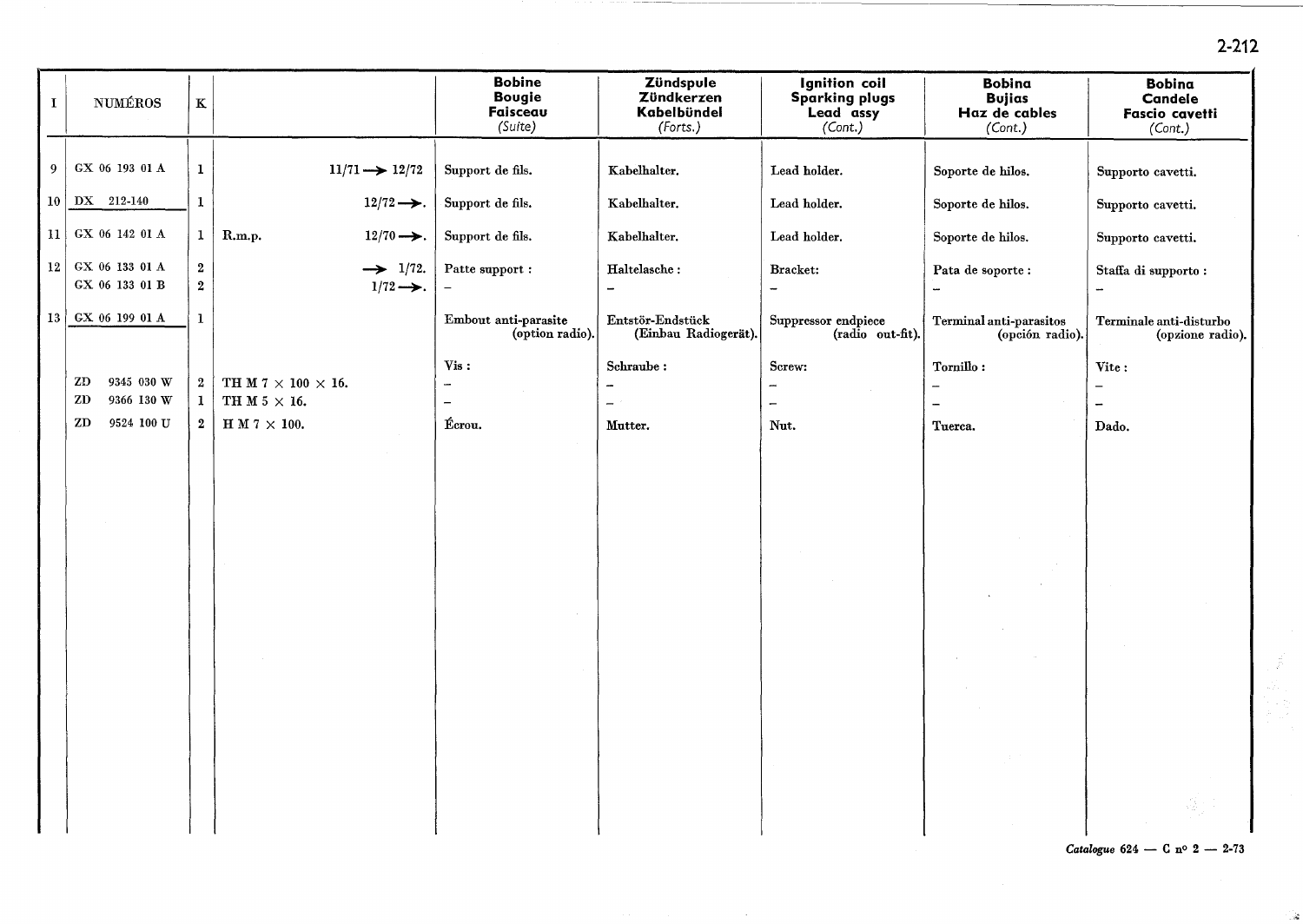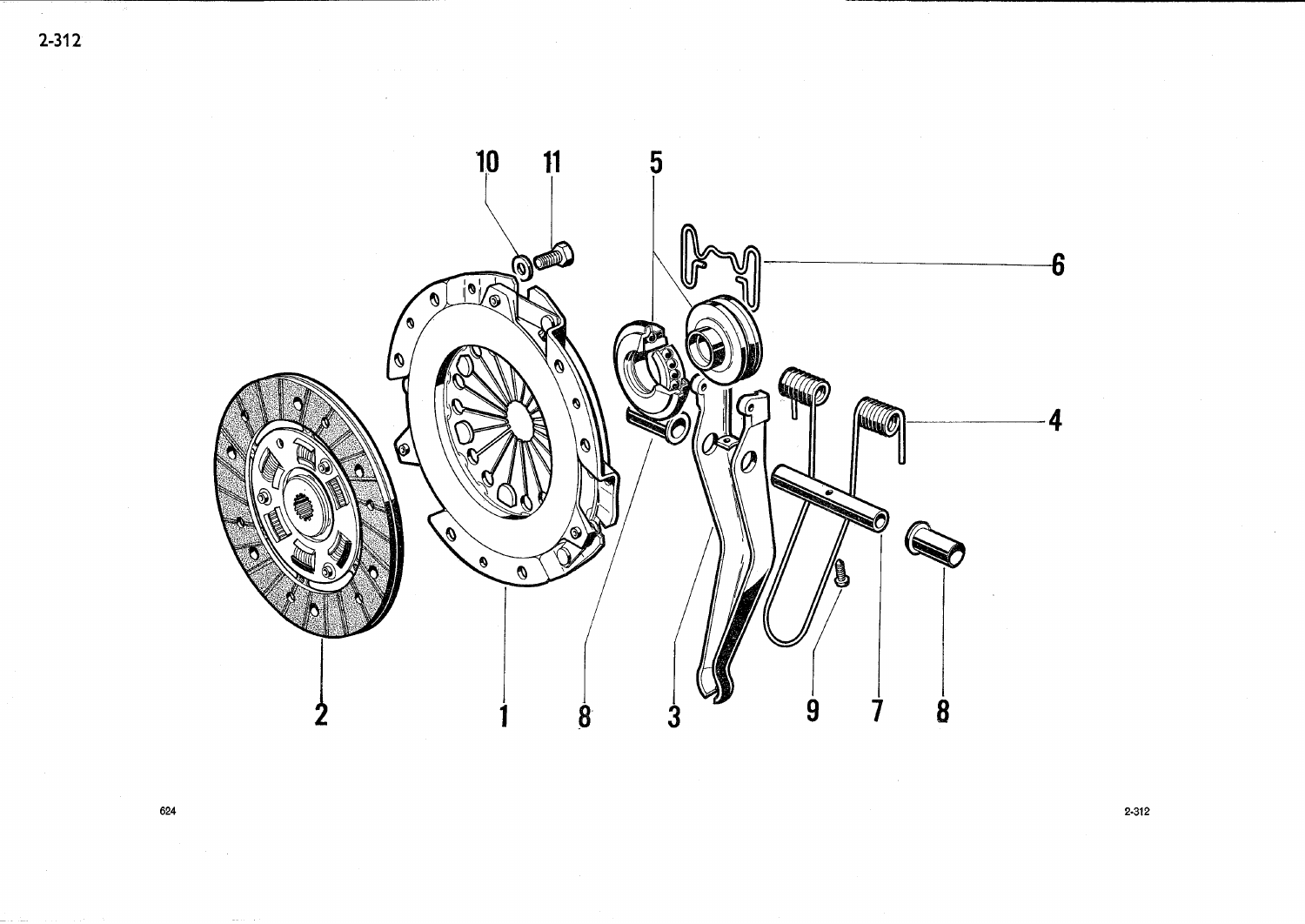$\mathbf{I}$  NUMÉROS  $\mathbf{K}$  **K**  $\mathbf{K}$  **Embrayage**  $\mathbf{K}$  . The clutch  $\mathbf{K}$  is the clutch  $\mathbf{K}$  is the clutch  $\mathbf{K}$  $1 \mid$  GX 08 103 01 A  $\mid$  1  $\mid$   $\varnothing$  ext. 224  $\rightarrow$  7/72 | Mécanisme embrayage : | Kupplungsmechanismus : Clutch mechanism: | Mecanismo de embrague :| Meccanismo frizione : R.p. GX 08 103 01 B. GX <sup>08</sup> <sup>103</sup> <sup>01</sup> <sup>B</sup> <sup>1</sup> o ext. <sup>224</sup> 7/72~. - - - - -  $2 \mid GX$  08 112 01 A  $\mid 1 \mid \varnothing$  ext. 181,5  $\longrightarrow 3/72 \mid$  Disque d'embrayage : Kupplungsscheibe : Clutch disc: Disco de embrague : Disco della frizione : R.p. GX 08 112 01 D. GX 08 112 01 B  $1 \big| \sigma$  ext. 181,5 - 6 cv 3/72  $\rightarrow$  9/72  $\big|$  -  $\big|$  -  $\big|$  -  $\big|$  -R.p. GX 08 112 01 D. GX 08 112 01 C  $1 \big| \varnothing$  ext. 181,5 - 6 cv 9/72  $\longrightarrow$  1/73 -R.p. GX 08 112 01 D. GX 08 112 01 D  $\begin{vmatrix} 1 & 0 & 0 \\ 0 & 0 & 1 \end{vmatrix}$  of Eq. (3.1 of 12 of 12 of 12 of 12 of 12 of 12 of 13 of 13 of 13 of 13 of 13 of 13 of 13 of 13 of 13 of 13 of 13 of 13 of 13 of 13 of 13 of 13 of 13 of 13 of 13 of 13 of 13 <sup>1</sup> <sup>6</sup> cv 1/73~. - - - - -  $3 \mid \text{GX 08 107 01 A} \mid 1 \mid 6 \text{ cv} \implies 5/73. \mid \text{Fourchette:} \mid \text{Gabel:} \mid \text{Fork:} \mid \text{Horquilla:} \mid \text{Horelile} \mid \text{Fourclile} \mid \text{Fourilile:} \mid \text{Fourclile} \mid \text{Fourclile:} \mid \text{Fourclile:} \mid \text{Fourclile:} \mid \text{Fourclile:} \mid \text{Fourclile:} \mid \text{Fourclile:} \mid \text{Fourclile:} \mid \text{Fourclile:} \mid \text{Fourclile:} \mid \text{Fourclile:} \mid \$ <sup>1</sup> <sup>7</sup> cv <sup>~</sup> 1/73. - - - - - 1 C 5 418 351 V  $\begin{vmatrix} 1 & 1 & 0 & 0 \\ 1 & 7 & 0 & 0 \\ 0 & 0 & 0 & 0 \\ 0 & 0 & 0 & 0 \\ 0 & 0 & 0 & 0 \\ 0 & 0 & 0 & 0 \\ 0 & 0 & 0 & 0 \\ 0 & 0 & 0 & 0 \\ 0 & 0 & 0 & 0 \\ 0 & 0 & 0 & 0 \\ 0 & 0 & 0 & 0 \\ 0 & 0 & 0 & 0 \\ 0 & 0 & 0 & 0 \\ 0 & 0 & 0 & 0 \\ 0 & 0 & 0 & 0 \\ 0 & 0 & 0 & 0 & 0 \\ 0 &$ 1 7 cv  $1/73 \rightarrow$ <br>1 6 cv  $5/73 \rightarrow$ - - - -  $4 \mid \text{GX 08 119 01 A} \mid 1 \mid 6 \text{ ev} \implies 5/73. \mid \text{Ressort de fourchette}: \mid \text{Feder für Gabel}: \mid \text{Spring for fork:} \mid \text{Muelle de horquilla}: \mid \text{Molle the torquilla}: \mid \text{Molla per forcella}: \mid \text{Quark-1} \mid 6 \mid \text{Quark-2} \mid \text{Quark-3} \mid \text{Quark-4} \mid 1 \mid 6 \mid \text{Quark-4} \mid 1 \mid 1 \mid 2 \mid \text{Quark-5} \mid 1 \mid 2 \mid \text{Quark-6} \mid 1 \mid 2 \$  $1 \mid 7 \text{ ev} \rightarrow 1/73. \mid 1 \mid -$ 1 C 5 416 459 E  $\begin{vmatrix} 1 & 1 & 0 & 0 \\ 1 & 7 & 0 & 0 \\ 1 & 0 & 0 & 0 \\ 0 & 0 & 0 & 0 \\ 0 & 0 & 0 & 0 \\ 0 & 0 & 0 & 0 \\ 0 & 0 & 0 & 0 \\ 0 & 0 & 0 & 0 \\ 0 & 0 & 0 & 0 \\ 0 & 0 & 0 & 0 \\ 0 & 0 & 0 & 0 \\ 0 & 0 & 0 & 0 \\ 0 & 0 & 0 & 0 \\ 0 & 0 & 0 & 0 \\ 0 & 0 & 0 & 0 \\ 0 & 0 & 0 & 0 \\ 0 & 0 &$  $\begin{array}{|c|c|c|c|c|c|c|c|c|} \hline 1 & 6 & \text{cv} & & 1/13 & \text{cv} \\ \hline 1 & 6 & \text{cv} & & 5/73 & \text{cv} \end{array}$  -5 | Rutée complète : Drucklager, komplett : Thrust bearing, complete: Tope completo : Reggispinta completa : GX 08 141 01 A  $1 \bigg| \bigg| \varnothing$  int. 23,5 - h 30 - 7 cv  $\longrightarrow 10/73$ .  $-$  -  $-$  -  $-$  -I <sup>6</sup> cv <sup>~</sup> 5/73. - - - - - GX 08 141 01 B  $\begin{vmatrix} 1 & 0 & 0 \\ 1 & \varnothing & \text{int. } 23,5 - h & 39 - 6 & \text{cv} & 5/73 \rightarrow \end{vmatrix}$ . 1G 5 449 067 P  $\vert$  1  $\vert$   $\sigma$  int. 23,6 - h 32,2 - 7 cv10/73  $\rightarrow$ . - (auto-centreuse).  $\vert$  - (selbstzentrierend). - (self-centring). - (auto-centrador). | - (auto-centrante). 6 | Craffetta per reggispinta : | Agrafe de butée : | Halter für Drucklager : | Clip for thrust bearing: | Grapa del tope : | Craffetta per reggispinta : GX <sup>08</sup> <sup>118</sup> <sup>01</sup> <sup>A</sup> <sup>1</sup> <sup>L</sup> <sup>84</sup> <sup>6</sup> cv, - - - - -  $\frac{1}{1} \begin{vmatrix} 1 & 0 & 0 & 0 & 0 \\ 7 & 0 & 0 & 0 & 0 \\ 7 & 0 & 0 & 0 & 0 \\ 0 & 0 & 0 & 0 & 0 \\ 0 & 0 & 0 & 0 & 0 \\ 0 & 0 & 0 & 0 & 0 \\ 0 & 0 & 0 & 0 & 0 \\ 0 & 0 & 0 & 0 & 0 \\ 0 & 0 & 0 & 0 & 0 \\ 0 & 0 & 0 & 0 & 0 \\ 0 & 0 & 0 & 0 & 0 \\ 0 & 0 & 0 & 0 & 0 \\ 0 & 0 & 0 & 0 & 0 \\ 0 & 0 & 0 & 0 &$  $\sim 10^{-1}$  $1\text{ G }$  5 449 068 A  $1\text{ G }$  L 75 7 cv  $10/73\rightarrow$   $-$  (auto-centreuse).  $-$  (selbstzentrierend).  $-$  (self centring).  $-$  (auto-centrador).  $-$  (auto-centrantelor).  $-$  (auto-centrantelor).  $-$  (auto-central). 7 GX 08 117 01 A 1 9 X 126,1 - 0 4 X 0,70. Axe de fourchette. Achse fiir Gabel. Pin for fork. Eje de horquilla. Perno per forcella,

*Catalogue*  $624 - C n^{\circ} 5 - 12 - 73$ 

I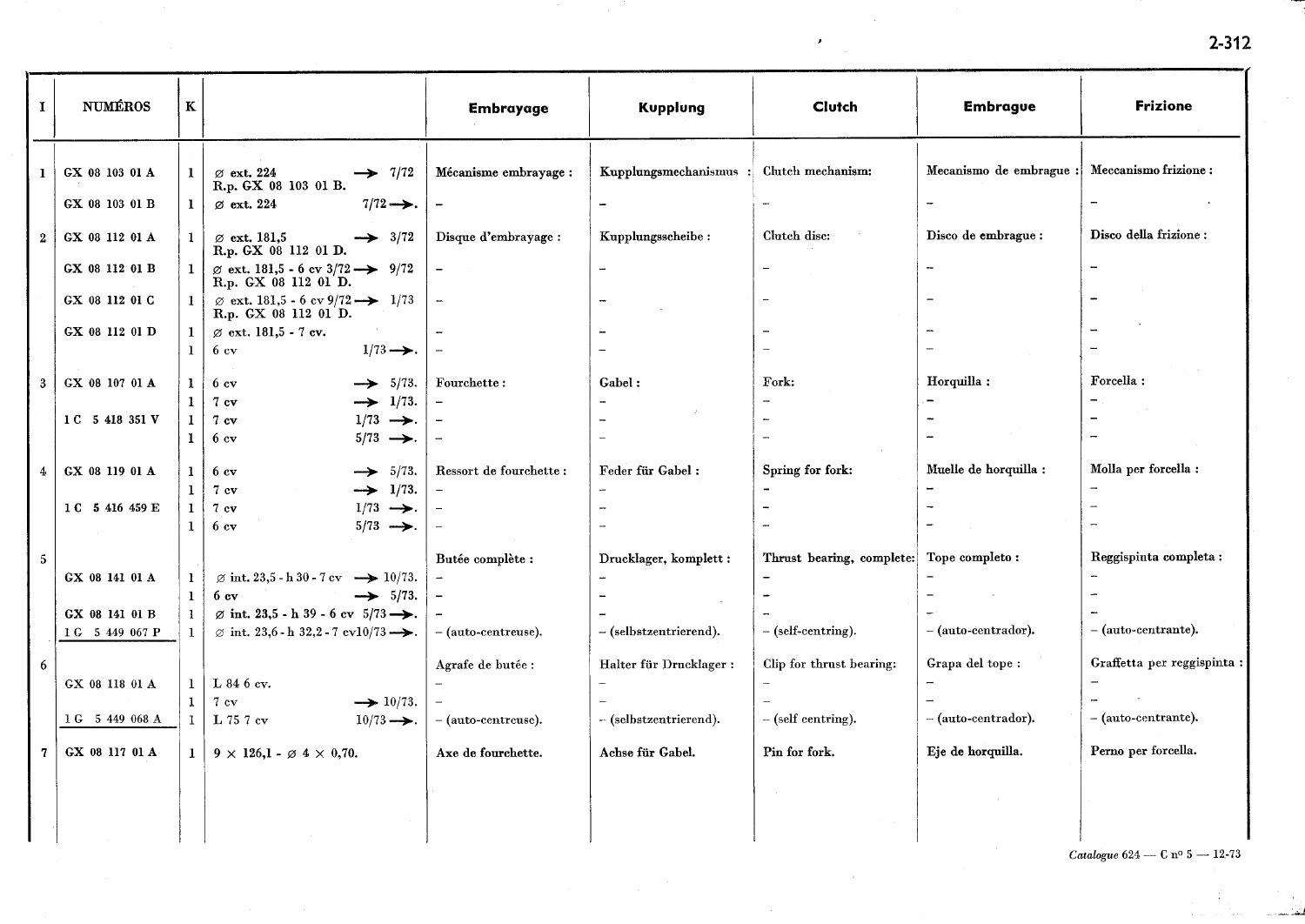| $\mathbf I$ | <b>NUMÉROS</b>                                                                                                      | $\bf K$             |                                                                                      | Embrayage<br>(Suite)                                          | Kupplung<br>(Forts.)                                                          | Clutch<br>(Cont.)                | <b>Embrague</b><br>(Cont.)                                    | <b>Frizione</b><br>(Cont.)                                       |
|-------------|---------------------------------------------------------------------------------------------------------------------|---------------------|--------------------------------------------------------------------------------------|---------------------------------------------------------------|-------------------------------------------------------------------------------|----------------------------------|---------------------------------------------------------------|------------------------------------------------------------------|
| 8           | $\begin{array}{rr} 1 \ \text{A} & 5 \ \ 420 \ \ 178 \ \text{D} \\ AM \ \ 9314\text{-}125 \ L \end{array}$           | $\,2$               | $9 \times 11 \times 33$ .                                                            | Bague anti-bruit.                                             | Geräuschdämpf.-Büchse.                                                        | Anti-rattle bush.                | Anillo antiruido.                                             | Boccola antirumore.                                              |
| 9           | ZD<br>9450 130 W                                                                                                    | $\mathbf{1}$        | TCB 4 $\times$ 16.                                                                   | Vis de bague anti-bruit.                                      | Schraube für Büchse.                                                          | Anti-rattle bush screw.          | Tornillo de anillo<br>antiruido.                              | Vite per boccola<br>antirumore.                                  |
| 10          | $\begin{array}{rr} 22\;\; 513\;\; 009\;\mathrm{V} \\ ZD & 9251\;\; 300\;\; U \end{array}$<br>22 714 009 C           | 6<br>6 <sup>1</sup> | $\rightarrow$ 12/71.<br>$\varnothing$ 7<br>$12/71 \rightarrow$<br>Cr 7,3 $\times$ 12 | Rondelle de vis de<br>mécanisme :<br>$\overline{\phantom{m}}$ | Scheibe für Schraube des<br>Kupplungsmechanismus:<br>$\overline{\phantom{a}}$ | Washer for mechanism<br>screw:   | Arandela de tornillo de<br>mecanismo:<br>$\ddot{\phantom{1}}$ | Rondella per vite del<br>meccanismo:<br>$\overline{\phantom{m}}$ |
| 11          | $ZD$ 9251 400 U<br>$\begin{array}{c} 23\;\; 450\;\; 319\;\; \mathrm{X} \\ ZD \qquad 9345\;\; 030\;\; W \end{array}$ | 6 <sup>1</sup>      | TH 7 $\times$ 16.                                                                    | Vis de fixat. mécanisme.                                      | Befestigungsschraube für<br>Kupplungsmechanismus.                             | Securing screw for<br>mechanism. | Tornillo de mecanismo.                                        | Vite per meccanismo.                                             |
|             |                                                                                                                     |                     |                                                                                      |                                                               |                                                                               |                                  |                                                               |                                                                  |
|             |                                                                                                                     |                     |                                                                                      |                                                               |                                                                               |                                  |                                                               |                                                                  |
|             |                                                                                                                     |                     |                                                                                      |                                                               |                                                                               |                                  |                                                               |                                                                  |
|             |                                                                                                                     |                     |                                                                                      |                                                               |                                                                               |                                  |                                                               |                                                                  |

يتنص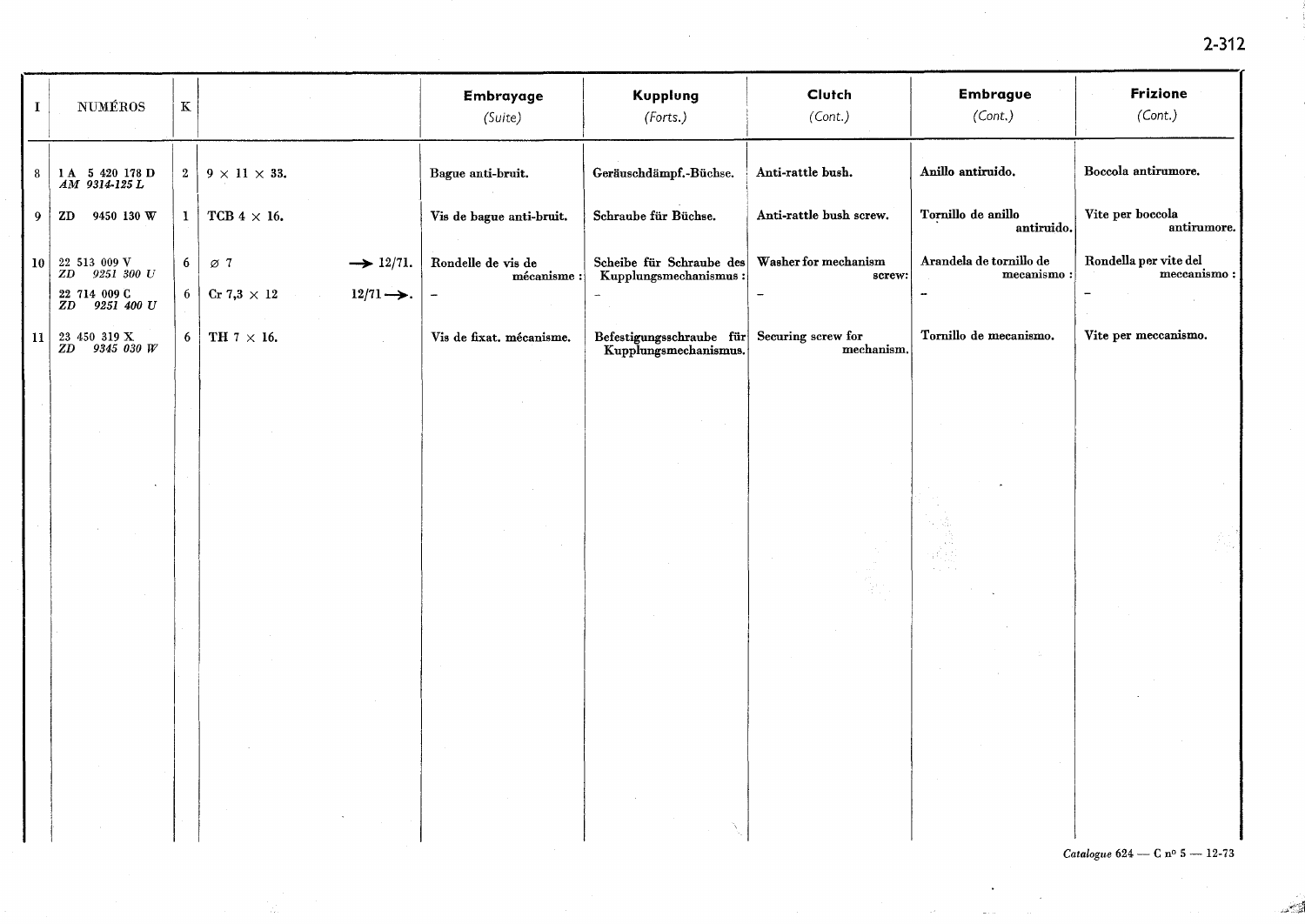$\sim$ 

| $\mathbf I$    | <b>NUMÉROS</b>                | ${\bf K}$    |                                                                | Embrayage<br>automatique             | Automatische<br><b>Kupplung</b>               | <b>Automatic clutch</b>               | <b>Embrague automatico</b>                                    | Frizione automatica                     |
|----------------|-------------------------------|--------------|----------------------------------------------------------------|--------------------------------------|-----------------------------------------------|---------------------------------------|---------------------------------------------------------------|-----------------------------------------|
|                | GX 08 149 01 A                | 1            | « Férodo » - 6 cv<br>R.p. GX 08 149 01 B.                      | Convertisseur complet :              | Drehmomentwandler.<br>komplett:               | Complete converter:                   | Convertidor compl. :                                          | Convertitore compl. :                   |
|                | GX 08 149 01 B                | 1            | « Ferodo » - 7 cv.                                             |                                      |                                               |                                       |                                                               |                                         |
| $\bf{2}$       | GX 08 104 02 A                | $\mathbf{1}$ |                                                                | Arbre de turbine.                    | Turbinenwelle.                                | Turbine shaft.                        | Arbol de túrbina.                                             | Albero della turbina.                   |
|                | GX 01 204 01 A                | $\bf{1}$     |                                                                | Couronne de démarreur.               | Anlasserzahnkranz.                            | Starter gear ring.                    | Corona de arranque.                                           | Gorona d'avviamento.                    |
|                | GX 08 125 01 B                | $\mathbf{I}$ |                                                                | Distributeur complet.                | Verteiler, komplett.                          | Complete distributor.                 | Distribuidor compl.                                           | Distributore compl.                     |
| 5              | GX 08 201 01 A                | 1            | $\rightarrow$ 6/73<br>« Seima »<br>R.p. 54 263 11 S.           | Électro-aimant:                      | Elektro-Magnet :                              | Electro-magnet:                       | Electroimán:                                                  | Elettrocalamita:                        |
|                | 1 X 5 426 311 S               | 1            | « S.E.V.-Marchal »<br>$6/73$ $\rightarrow$                     |                                      |                                               |                                       |                                                               |                                         |
|                | GX 08 171 01 A                | $\mathbf{1}$ |                                                                | Thermo contact de<br>distributeur.   | Thermoschalter für<br>Verteiler.              | Thermo-switch for<br>distributor.     | Termocontacto de<br>distribución.                             | Termocontatto della<br>distribuzione.   |
| $\overline{7}$ | GX 08 126 01 B                | $\mathbf{I}$ | R.m.p.<br>$7/71 \rightarrow$                                   | Crépine principale.                  | Hauptsaugkopf.                                | Main strainer                         | Colador principal.                                            | Reticella principale                    |
| 8              | GX 08 161 01 A                | 1            |                                                                | Crépine de retour<br>embrayage.      | Rücklauf-Filtersieb zur<br>Kupplung.          | Return flow strainer on<br>clutch.    | Colador de retorno al<br>embrague.                            | Reticella di ritorno alla<br>frizione.  |
| 9              | GX 08 121 01 A                | -1           | 6 cv - R.p. GX 08 121 01 B.                                    | Diaphragme:                          | Platte:                                       | Driving plate:                        | Diafragma:                                                    | Diafrámma:                              |
|                | GX 08 121 01 B                | 1            | 7 cv.                                                          |                                      |                                               |                                       |                                                               |                                         |
| 10             | GX 08 200 01 A                | $\mathbf{I}$ |                                                                | Raccord de départ<br>échangeur.      | Verbindung zur<br>Abzweigung.                 | Distribution unión.                   | Racor de salida de<br>cambiador.                              | Raccordo di uscita per<br>scambiatore.  |
| 11             | GX 08 169 01 A                | $2^{\circ}$  | $23.8 \times 26 \times 2.5$ .                                  | Segment d'étanchéité<br>d'arbre.     | Dichtsegment der Welle.                       | Sealing ring for shaft.               | Segmento de estanqueid.<br>del arbol.                         | Segmento di tenuta per<br>albero.       |
| 12             | 20 364 009 Z<br>ZD 9036 400 U | $\mathbf{I}$ | $23 \times 29 \times 1.5$ .                                    | Segment d'arbre de<br>turbine.       | Segment für Welle.                            | Ring for turbine shaft.               | Segmento de arbol de<br>turbina.                              | Segmento per albero della<br>turbina.   |
| 13             | GX 08 120 01 A                | $\mathbf{1}$ | 7/72.                                                          | Ressort d'arbre :                    | Feder der Welle:                              | Shaft spring:                         | Muelle de arbol:                                              | Molla per albero :                      |
|                | GX 08 120 01 B                | $\bf{l}$     | $7/72$ $\rightarrow$ .                                         |                                      |                                               |                                       |                                                               |                                         |
| 14             | GX 08 108 01 A                | $\mathbf{3}$ | TH $7 \times 20$ .                                             | Vis de diaphragme-<br>convertisseur. | Schraube der Mitnehmer-<br>platte am Wandler. | Driving plate screw on<br>converter.  | Tornillo de diafragma sobre<br>convertidor.                   | Vite per diaframma sul<br>convertitore. |
| 15             | GX 08 122 01 A                | 6            | TH 9 $\times$ 22<br>$\rightarrow$ 7/72<br>R.p. GX 08 122 01 B. | Vis de diaphragme-<br>moteur         | Schraube der Mitnehmer-<br>platte am Motor:   | Driving plate screw on<br>engine:     | Tornillo de diafragma<br>(motor):                             | Vite per diaframma<br>$(motore)$ :      |
|                | GX 08 122 01 B                | 6            | TH 9 $\times$ 22<br>$7/72 \rightarrow$                         |                                      |                                               |                                       |                                                               |                                         |
| 16             | GX 08 123 01 A                | $\mathbf{1}$ | $18 \times 35 \times 2.5$ .                                    | Rondelle joint de<br>crépine carter. | Dichtscheibe f. Saugkopf.                     | Joint washer for housing<br>strainer. | Arandela junta de colador Rondella guarniz. per<br>de carter. | reticella scatola.                      |

*Catalogue*  $624 - C n^o 4 - 7-73$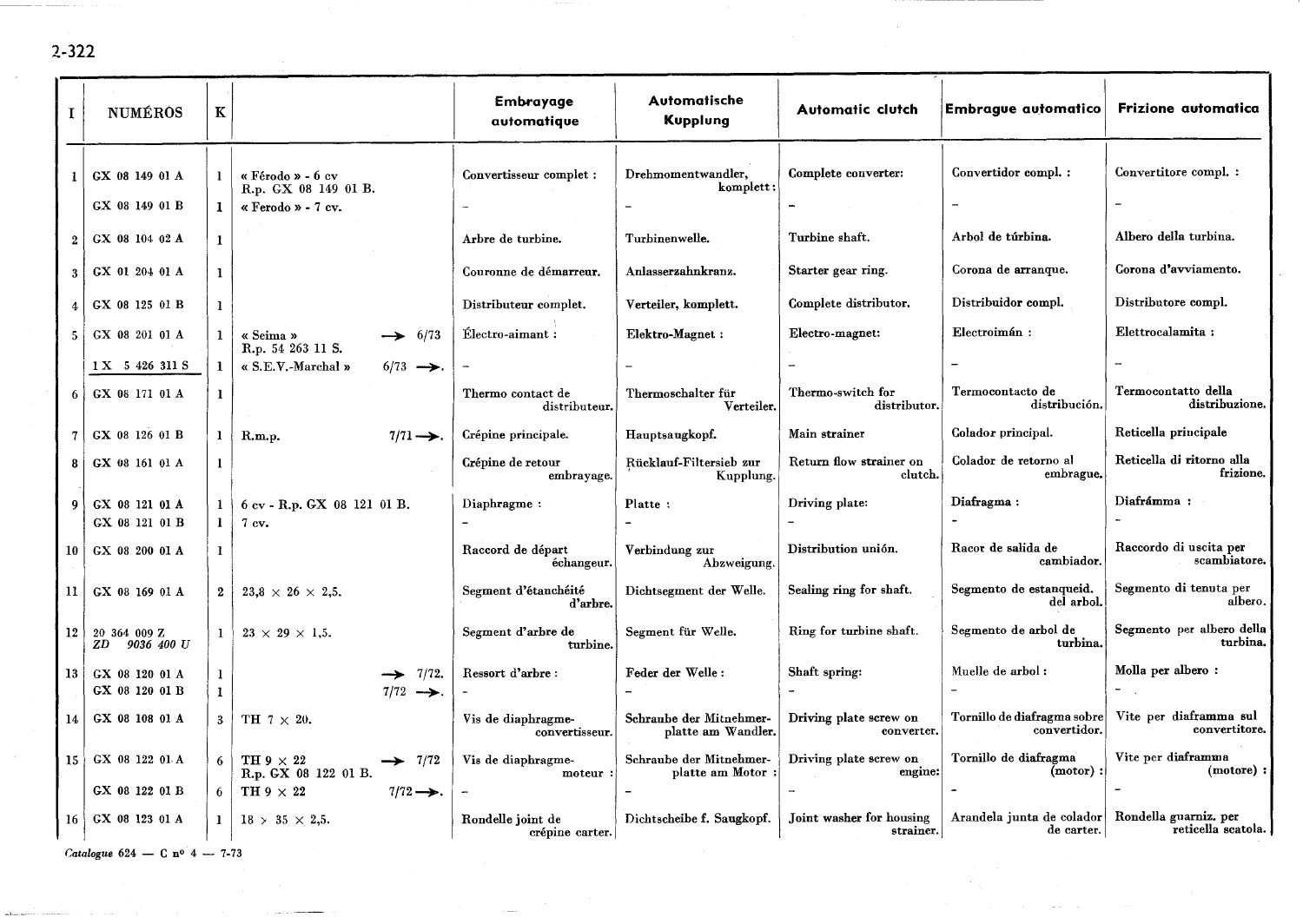

 $\tau_{\rm eq} \approx$ 

 $2 - 322$ 

 $\frac{N}{2}$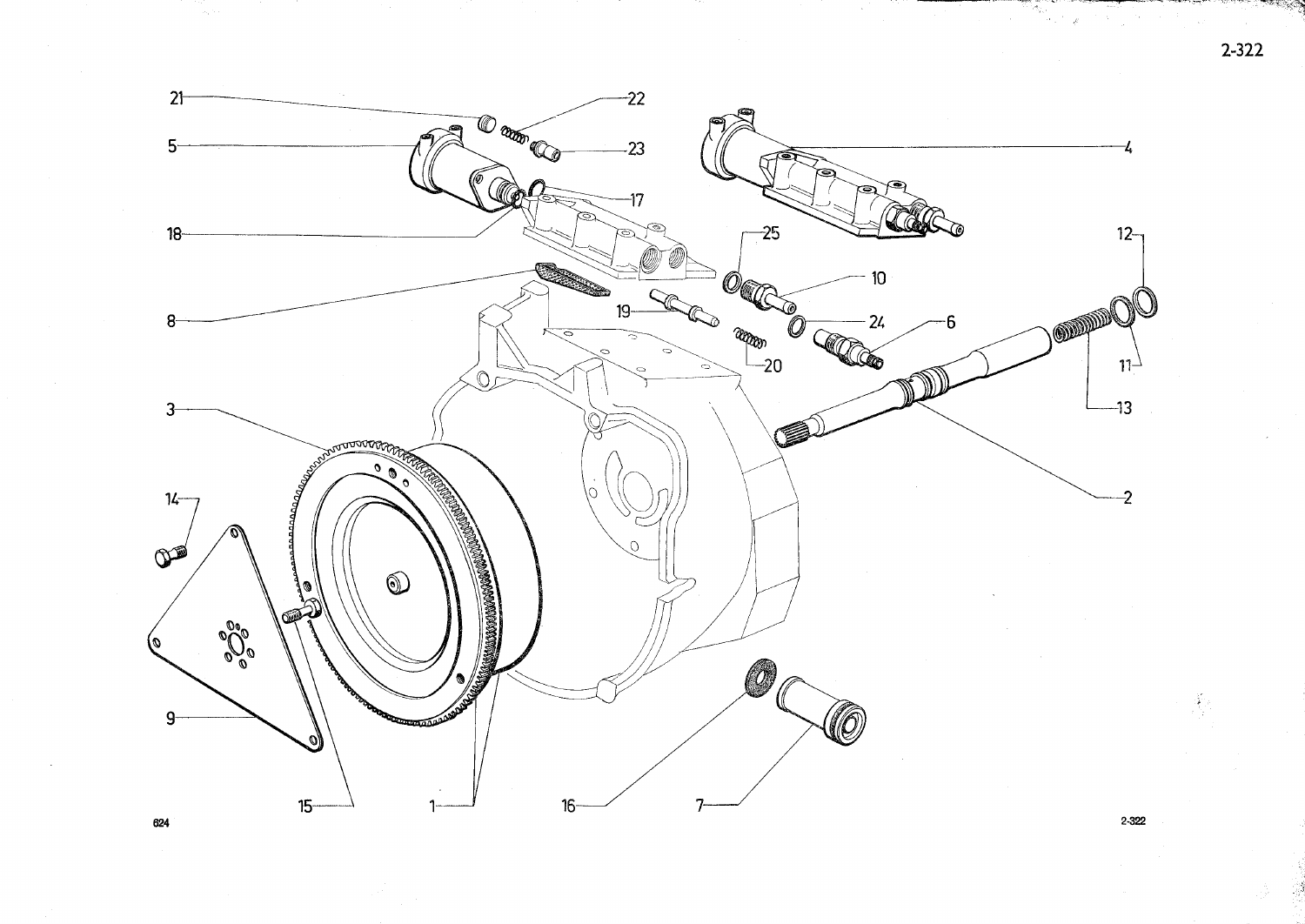| $\mathbf{I}$ |    | <b>NUMÉROS</b> | $\mathbf K$  |                             |                        | <b>Embrayage</b><br>automatique<br>(Suite)         | Automatische<br><b>Kupplung</b><br>(Forts.) | <b>Automatic clutch</b><br>(Cont.) | <b>Embrague automatico</b><br>(Cont.) | <b>Frizione automatica</b><br>(Cont.) |
|--------------|----|----------------|--------------|-----------------------------|------------------------|----------------------------------------------------|---------------------------------------------|------------------------------------|---------------------------------------|---------------------------------------|
| $21\,$       |    | GX 08 192 01 A | $\mathbf{1}$ | L 7.                        |                        | Bouchon de clapet.                                 | Ventilstopfen.                              | Release valve plug.                | Tapón de valvula.                     | Tappo valvola scarico.                |
| $22\,$       |    | GX 08 194 01 A | $\mathbf{1}$ |                             |                        | Ressort de clapet.                                 | Ventilfeder.                                | Release valve spring.              | Muelle de valvula.                    | Molla valvola scarico.                |
| 23           |    | GX 08 195 01 A | $\mathbf{1}$ | L 22.                       |                        | Clapet de décharge.                                | Überdruckventil.                            | Release valve.                     | Valvula de descarga.                  | Valvola scarico.                      |
| $24 \mid$    | ZD | 9241 600 U     | $\mathbf{1}$ | $18 \times 24 \times 1,5.$  |                        | Joint de thermo-contact.                           | Dichtungf.Thermoschalter                    | Gasket for thermoswitch.           | Junta de termocontacto.               | Guarniz.pertermocontatto.             |
| 25           | ZD | 9247 800 U     | $\mathbf{1}$ | $16,3 \times 22 \times 1$ . |                        | Joint de raccord.                                  | Dichtung zur Verbindung.                    | Gasket for union.                  | Junta de racor.                       | Guarniz. per raccordo.                |
|              | ZD | 9345 100 U     | $\mathbf{2}$ | TH 7 $\times$ 18.           |                        | Vis de l'électro-aimant.                           | Schraube für Elektrorelais.                 | Screw for electro-magnet.          | Tornillo de electroimán.              | Vite per elettrocalamita.             |
|              | ZD | 9370 100 W     | $1 \mid$     | TH 7 $\times$ 12            | 5/71.<br>$\rightarrow$ | Obturateur de pression :                           | ${\bf Verschlusschraube:}$                  | Pressure obturator:                | Obturador de presión:                 | Otturatore pressione:                 |
|              | ZD | 9367 900 W     | $\mathbf{1}$ | TH 6 $\times$ 12            | $5/71$ $\rightarrow$ . |                                                    |                                             |                                    |                                       | $\overline{\phantom{a}}$              |
|              | ZD | 9372 700 U     | $\mathbf{3}$ | TH 7 $\times$ 60.           |                        | Vis de distributeur.                               | Schraube für Verteiler.                     | Distributor screw.                 | Tornillo de distribuidor.             | Vite per distributore.                |
|              | ZC | 9621 360 W     | $\mathbf{3}$ | TG 7 $\times$ 25.           |                        | Vis de distributeur.                               | Schraube für Verteiler.                     | Distributor screw.                 | Tornillo de distribuidor.             | Vite per distributore.                |
|              | ZD | 9247 600 U     | $\mathbf{1}$ | $7.2 \times 11 \times 1$    | 5/71.<br>$\rightarrow$ | Joint d'obturateur de<br>pression:                 | Dichtung f. Verschluss-<br>schraube:        | Pressure obturator seal:           | Junta de obturador :                  | Guarn. per otturatore:                |
|              | ZC | 9617 805 U     | $\mathbf{I}$ | $6.2 \times 10 \times 1.5$  | $5/71 \rightarrow$ .   |                                                    |                                             |                                    |                                       |                                       |
|              |    | ZD 19248 200 U | 6            | $7,5 \times 14$ .           |                        | Rondelle plate de vis de Scheibe.<br>distributeur. |                                             | Washer.                            | Arandela.                             | Rondella.                             |
|              |    |                |              |                             |                        |                                                    |                                             |                                    |                                       |                                       |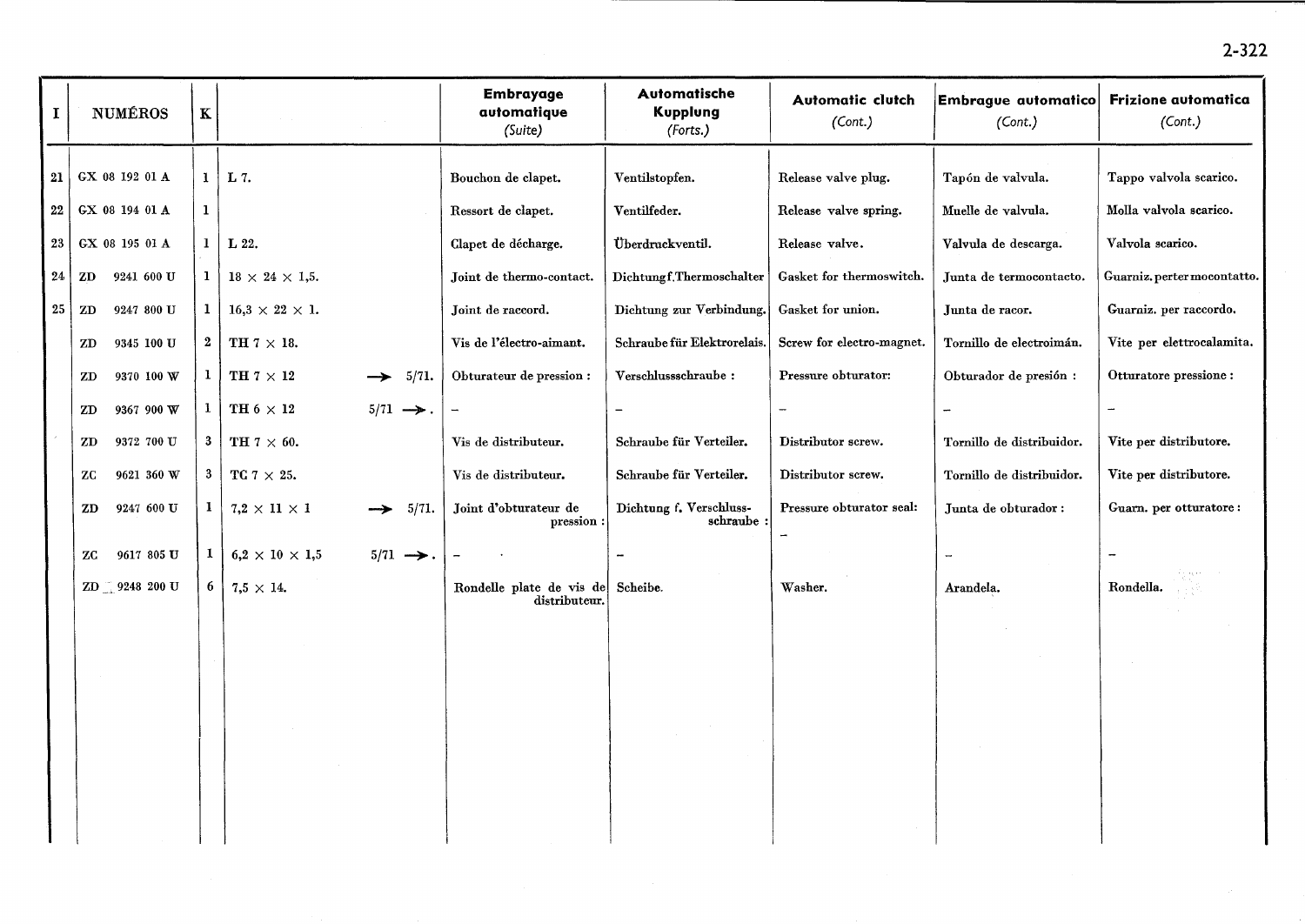2-322/1

| I                      |    | <b>NUMÉROS</b> | K              |                                                  | Circuit d'huile<br>du convertisseur    | Ölkreislauf des<br>Drehmoment-<br>wandlers | <b>Converter oil circuit</b>             | Circuito de aceite<br>del convertidor    | Circuito olio<br>per convertitore        |
|------------------------|----|----------------|----------------|--------------------------------------------------|----------------------------------------|--------------------------------------------|------------------------------------------|------------------------------------------|------------------------------------------|
| $\mathbf{I}$           |    | GX 08 145 01 A | $\bf{l}$       |                                                  | Pompe à huile.                         | Ölpumpe.                                   | Oil pump.                                | Bomba de aceite.                         | Pompa dell'olio.                         |
| $\overline{2}$         |    | GX 08 157 01 A | $\mathbf{I}$   | $42 \times 56 \times 7$ .                        | Bague d'étanchéité.                    | Dichtungsring.                             | Sealing bush.                            | Anillo de estanqueid.                    | Anello di tenuta.                        |
| 3                      |    | GX 08 158 01 A | $\mathbf{1}$   | $93 \times 2.$                                   | Joint torique.                         | Dichtring.                                 | Sealing ring.                            | Junta torica.                            | Gommino.                                 |
| $\boldsymbol{\Lambda}$ |    | GX 08 180 01 A | $\mathbf{1}$   | 6 cv.                                            | Radiateur<br>de refroidissement :      | Kühler:                                    | Cooler:                                  | Radiador de refrigeración:               | Radiatore di<br>raffreddamento:          |
|                        |    | GX 08 180 01 B | $\mathbf{I}$   | 7 cv.                                            |                                        |                                            |                                          |                                          |                                          |
| 5                      |    | GX 08 213 01 A | $\mathbf{1}$   | 6 ev.                                            | Tube de retour de<br>radiateur :       | Rücklaufrohr für Kühler:                   | Return pipe for cooler:                  | Tubo de retorno de<br>radiador:          | Tubo di ritorno per<br>radiatore :       |
|                        |    | GX 08 213 01 B | $\mathbf{1}$   | 7 cv.                                            |                                        |                                            |                                          |                                          |                                          |
| 6                      |    | GX 08 182 01 A | $\mathbf{1}$   | « Westaflex » - $\varnothing$ 45 - L 840 - 6 cv. | Tube de refroidissement<br>radiateur : | Kühlrohr:                                  | Gooling pipe:                            | Tubo de refrigeración del<br>radiador:   | Tubo di raffreddamento<br>per radiatore: |
|                        |    | GX 08 182 01 B | $\mathbf{1}$   | « Westaflex » - $\varnothing$ 60 - L 850 - 7 cv. |                                        |                                            |                                          |                                          |                                          |
| $\mathbf 7$            |    | GX 08 177 01 A | $\mathbf{2}$   | $7 \times 14$ .                                  | Tube de radiateur<br>à distributeur.   | Kühlerschlauch zum<br>Verteiler.           | Pipe between cooler and<br>distributor.  | Tubo de radiador a<br>distribuidor.      | Tubo dal radiatore al<br>distributore.   |
| 8                      |    | GX 08 176 01 A | $\mathbf{1}$   | $\varnothing$ 14.                                | Vis de raccord de passage<br>d'huile.  | Verbindungsschraube für<br>Ölduchgang.     | Screw union for oil flow.                | Tornillo-racor de paso<br>aceite.        | Vite-raccordo passaggio<br>olio.         |
| 9                      |    | GX 08 211 01 A | $\bf{l}$       | $14 \times 18$ .                                 | Patte fixat. tubes de<br>radiateur.    | Befestigungsschraube für<br>Kühlrohre.     | Securing lug for cooler<br>pipes.        | Pata de sujeción de tubos<br>de radiador | Staffa per fissaggio tubi<br>radiatore.  |
| 10                     |    | GX 42 285 01 A | $\mathbf{I}$   | L 327.                                           | Collier.                               | Schelle.                                   | Collar.                                  | Collar.                                  | Fascetta.                                |
|                        | ZC | 9614 036 U     | $\overline{2}$ |                                                  | Collier.                               | Schelle.                                   | Collar.                                  | Collar.                                  | Fascetta.                                |
|                        | ZD | 9298 600 U     | $\overline{4}$ | L 169.                                           | Collier.                               | Schelle.                                   | Collar.                                  | Collar.                                  | Fascetta.                                |
|                        | ZD | 9346 400 W     | -6             | TH $7 \times 22$ .                               | Vis de pompe.                          | Schraube für Pumpe.                        | Pump screw.                              | Tornillo de bomba.                       | Vite per pumpa.                          |
|                        | ZD | 9366 030 W     | $\mathbf{3}$   | TH $5 \times 14$ .                               | Vis de radiateur.                      | Schraube des Kühlers.                      | Cooler screw.                            | Tornillo de radiador.                    | Vite per radiatore.                      |
|                        | ZC | 9615 846 U     | 3 <sup>1</sup> | $\varnothing$ 5.                                 | Écrou encage de vis de<br>radiateur.   | Käfigmutter f. Kühler.                     | Cage-nut for cooler.                     | Tuerca con cajilla de<br>radiador.       | Dado a gabbia per<br>radiatore.          |
|                        | ZD | 9233 400 U     | $3^{\circ}$    | Gr 5,2 $\times$ 9,4.                             | Rondelle de vis de<br>radiateur.       | Scheibe f. Kühler.                         | Washer for cooler.                       | Arandela de radiador.                    | Rondella per radiatore.                  |
|                        | ZС | 9620 807 U     | 4              | $\varnothing$ 15-19 - L 15.                      | Bague sur tubes.                       | Hülse an Rohren.                           | Bush on pipes.                           | Anillo sobre tubos.                      | Boccola su tubi.                         |
|                        | ZD | 9245 900 U     | $\overline{2}$ | $14.3 \times 19$ - e 1.                          | Joint cuivre de vis<br>de raccord.     | Kupferdichtung für<br>Verbindungsschraube. | <b>Cupper gasket for screw</b><br>union. | Junta de cobre de<br>tornillo-racor.     | Guarniz, di rame per<br>vite-raccordo.   |
|                        |    |                |                |                                                  |                                        |                                            |                                          |                                          |                                          |
|                        |    |                |                |                                                  |                                        |                                            |                                          |                                          |                                          |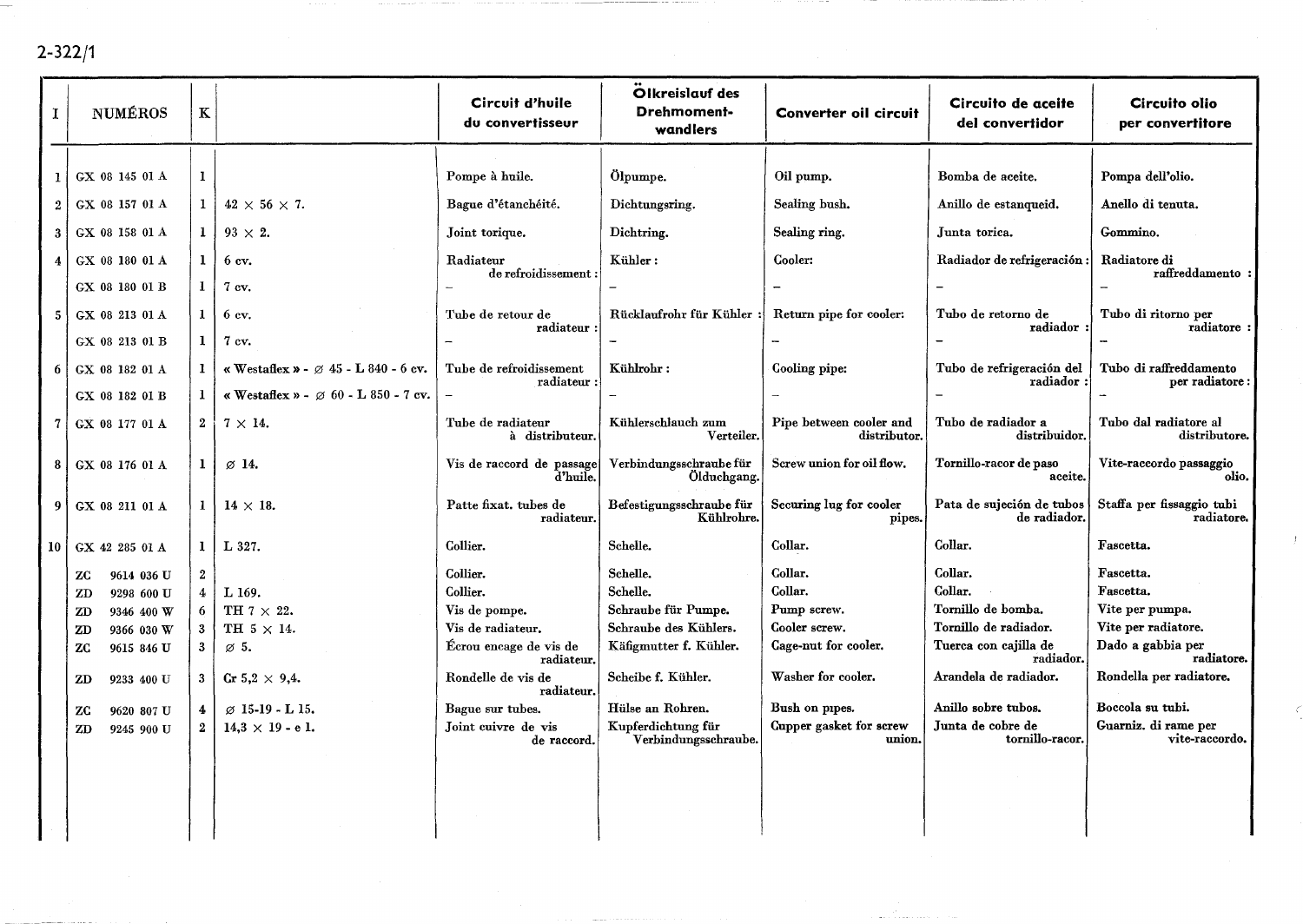

**2-322/1**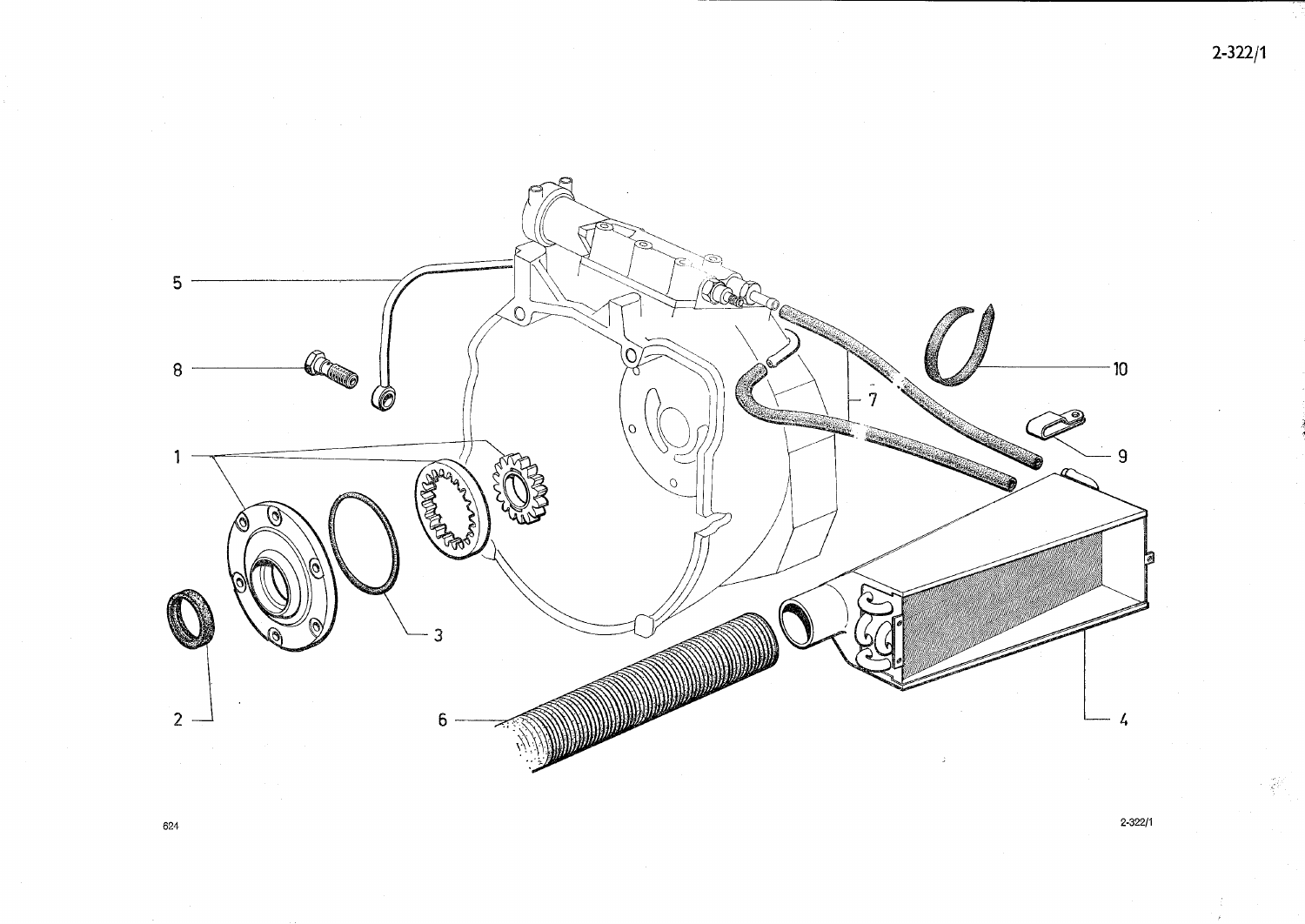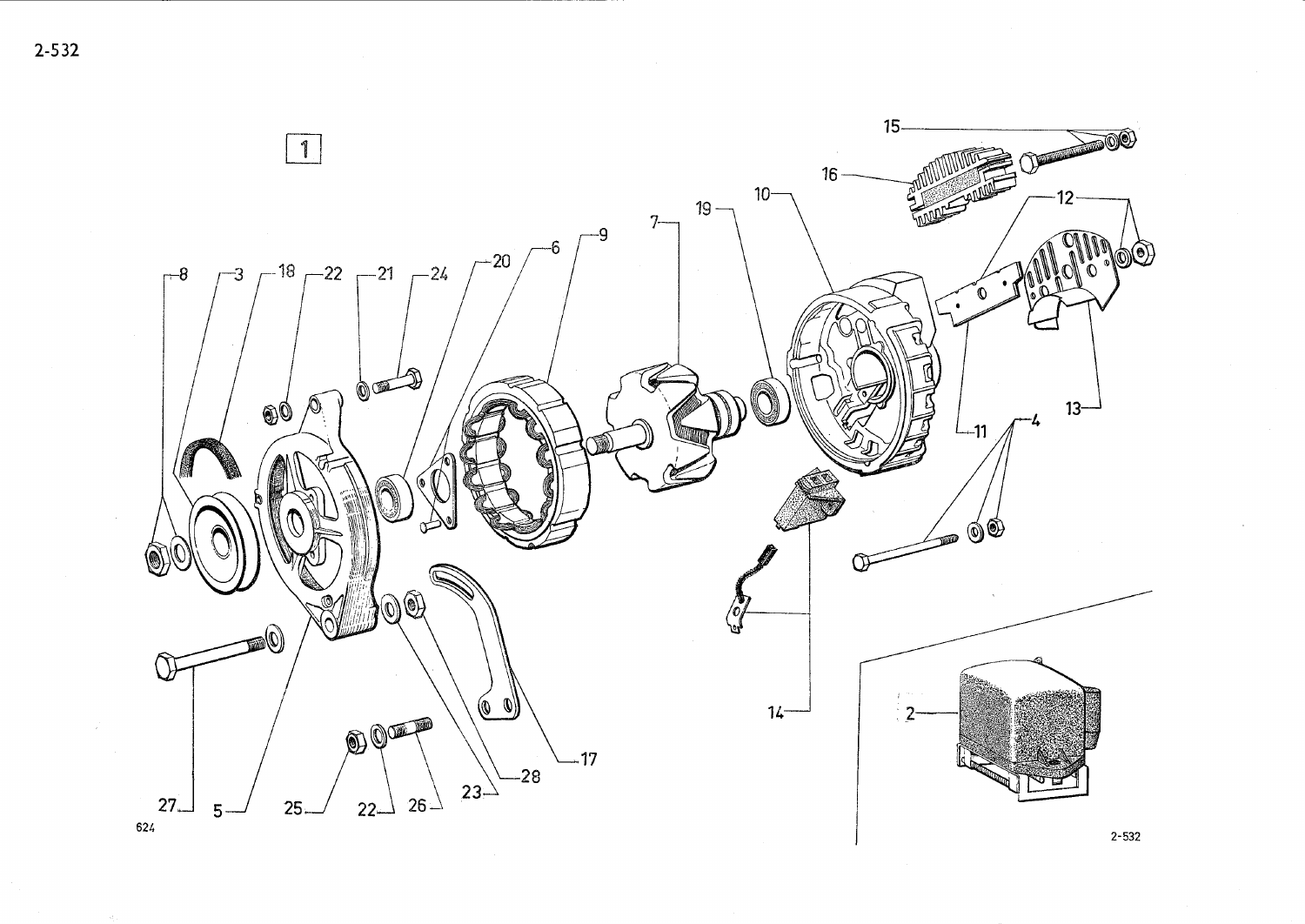| $\bf I$         | <b>NUMÉROS</b>                        | $\mathbf K$                  | « Ducellier »<br>12 volts<br>$\rightarrow$ 1/71              | <b>Alternateur</b>                                | Lichtmaschine                       | <b>Alternator</b>              | Alternador                                        | <b>Alternatore</b>                   |
|-----------------|---------------------------------------|------------------------------|--------------------------------------------------------------|---------------------------------------------------|-------------------------------------|--------------------------------|---------------------------------------------------|--------------------------------------|
|                 | GX 11 114 01 A<br>GX 11 114 04 A      | 1.<br>$\mathbf{1}$           | $(7540 A) - 30 Amp. - CONF.$<br>$(7541 A) - 38 Amp. - CLUB.$ | Alternateur :<br>$\overline{\phantom{a}}$         | Lima :<br>$\overline{\phantom{a}}$  | Alternator:<br>$\frac{1}{2}$   | Alternador:<br>$\overline{\phantom{0}}$           | Alternatore:                         |
| $\bf 2$         | GX 11 109 01 A                        | $\mathbf{1}$                 | $(8366 A)$ . V                                               | Régulateur.                                       | Regler.                             | Regulator.                     | Regulador.                                        | Regulatore.                          |
| 3 <sup>1</sup>  | GX 11 127 01 A                        | $\mathbf{1}$                 |                                                              | Poulie.                                           | Riemenscheibe.                      | Pulley.                        | Polea.                                            | Puleggia.                            |
|                 | 1 A 5 422 574 X                       | $\mathbf{1}_{\perp}$         | 38 Amp. - R.m.p.                                             | Jeu de tiges assemblage :                         | Satz Spannschrauben :               | Set of assembling rods:        | Juego de varillas de<br>unión:                    | Serie di tiranti di<br>collegamento: |
|                 | GX 11 128 01 A                        | $\mathbf{1}$                 | 30 Amp.                                                      |                                                   |                                     | $\overline{\phantom{m}}$       |                                                   |                                      |
| 5               | GX 11 129 01 A                        | $\mathbf{1}$                 | 30-38 Amp.                                                   | Palier de commande.                               | Lagerdeckel<br>(Antriebsseite).     | Bearing, drive side.           | Soporte, lado mando.                              | Supporto, lato Gdo.                  |
|                 | 6 AY 9532-027 A                       | $1 \mid$                     | 30-38 Amp.                                                   | Jeu de pièces de<br>roulement.                    | Teilesatz für Kugellager.           | Set of parts f. bearing.       | Juego de piezas Para<br>rodamiento.               | Serie di pezzi per<br>cuscinetto.    |
|                 | GX 11 130 01 A                        | $\mathbf{1}$                 | $30$ Amp.                                                    | Rotor:                                            | Rotor:                              | Rotor:                         | Rotor:                                            | Rotore:                              |
|                 | GX 11 139 01 A                        | $\mathbf{1}$                 | 38 Amp.                                                      |                                                   |                                     |                                |                                                   |                                      |
| -8 l            | GX 11 131 01 A                        | $\mathbf{1}$                 | 30-38 Amp.                                                   | Jeu de pièces de poulie :                         | Teilesatz für<br>Riemenscheibe:     | Set of parts, for pulley.      | Juego de piezas para<br>polea.                    | Serie di pezzi per<br>puleggia.      |
| 9               | GX 11 132 01 A<br>$\,$ GX 11 140 01 A | $\mathbf{I}$<br>$\mathbf{1}$ | 30 Amp.<br>38 Amp.                                           | Stator:                                           | Stator:<br>$\overline{\phantom{a}}$ | Stator:<br>$\bar{\phantom{a}}$ | Estator:<br>$\overline{\phantom{a}}$              | Statore:                             |
| 10 <sub>1</sub> | GX 11 133 01 A<br>GX 11 141 01 A      | 1<br>$\mathbf{1}$            | 30 Amp.<br>38 Amp.                                           | Palier porte diodes :<br>$\overline{\phantom{m}}$ | Diodenträger:                       | Diode holder bearing:          | Soporte porta-diodos:<br>$\overline{\phantom{a}}$ | Supporto portadiodi:                 |
| $\mathbf{u}$    | GX 11 134 01 A                        | 1                            | 30 Amp.                                                      | Fusible.                                          | Sicherung.                          | Fuse.                          | Fusible.                                          | Fusibile.                            |
| 12              | GX 11 135 01 A                        | $\mathbf{1}$                 | 30 Amp.                                                      | Jeu de pièces de borne :                          | Teilesatz für<br>Anschlussklemme:   | Set of terminal parts:         | Conjunto de borne :                               | Serie di pezzi del<br>morsetto:      |
|                 | GX 11 143 01 A                        | $\mathbf{1}$                 | 38 Amp.                                                      |                                                   | -                                   | $\overline{\phantom{a}}$       | $\overline{\phantom{a}}$                          |                                      |
| 13              | GX 11 136 01 A                        | 1                            | 30 Amp.                                                      | Capot:                                            | Deckel:                             | Cover:                         | Tapasoporte:                                      | Coprisupporto:                       |
|                 | GX 11 145 01 A                        | 1                            | 38 Amp.                                                      |                                                   |                                     |                                |                                                   |                                      |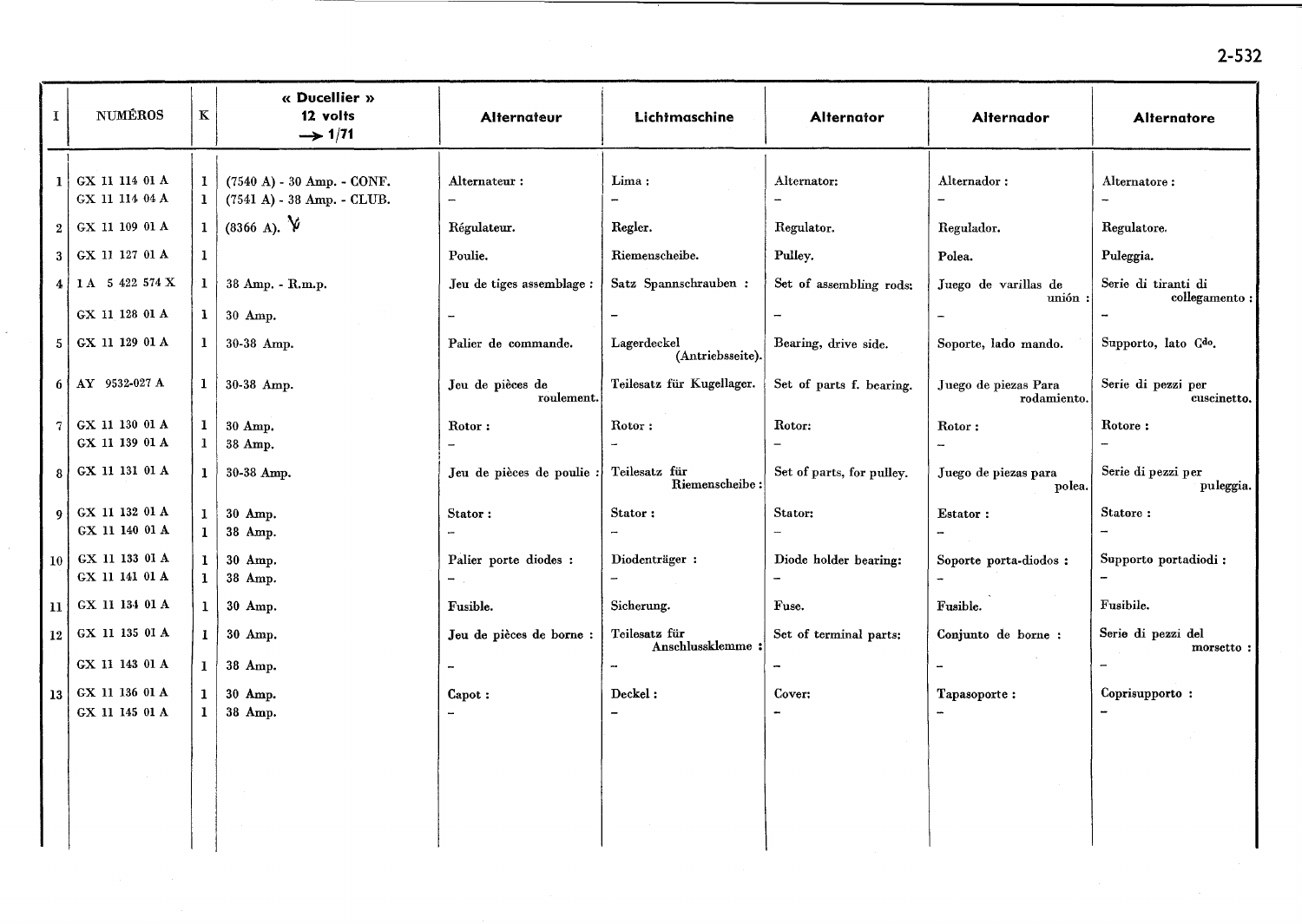| 1               | <b>NUMÉROS</b>    | $\mathbf K$      | « Ducellier »<br>12 volts<br>$\rightarrow$ 1/71 | <b>Alternateur</b><br>(Suite)       | Lichtmaschine<br>(Forts.)                       | Alternator<br>(Cont.)                               | Alternador<br>(Cont.)                             | <b>Alternatore</b><br>(Cont.)                   |
|-----------------|-------------------|------------------|-------------------------------------------------|-------------------------------------|-------------------------------------------------|-----------------------------------------------------|---------------------------------------------------|-------------------------------------------------|
| 14              | GX 11 137 01 A    | 1                | 30 et 38 Amp.                                   | Jeu de porte-balais avec<br>balais. | Satz Kohleträger mit<br>Kohlen.                 | Set of brushes and holders.                         | Juego de porta-escobillas<br>con escobillas       | Serie di portaspazzole con<br>spazzole.         |
| 15              | GX 11 142 01 A    |                  | 38 Amp.                                         | Jeu de fixat. porte-diode.          | Teilesatz zur Befestigung<br>des Diodenträgers. | Set of securing parts for<br>diode holder contacts. | Conjunto de sujeción de<br>contactos portadiodos. | Insienne di fissaggio<br>contatti.              |
| 16              | GX 11 144 01 A    | I.               | 38 Amp.                                         | Porte-diode.                        | Diodenträger.                                   | Diode holder.                                       | Portadiodos.                                      | Portadiodi.                                     |
| 17              | GX 11 102 01 A    | 1                |                                                 | Tendeur.                            | Keilriemenspanner.                              | Tensioner.                                          | Tensor.                                           | Tendicinghia.                                   |
|                 | 18 GX 11 101 01 A | 1                | « Wentiflex ».                                  | Courroie.                           | Keilriemen.                                     | Belt.                                               | Correa.                                           | Cinghia.                                        |
|                 | 19 DX 9532-995 A  | 1                |                                                 | Roulement palier AR.                | Kugellager für hinteren<br>Lagerdeckel.         | Ball bearing (rear).                                | Rodamiento trasero.                               | Cuscinetto posteriore.                          |
| 20 <sub>1</sub> | AY 9532-145 A     | 1                |                                                 | Roulement palier AV.                | Kugellager für vorderen<br>Lagerdeckel.         | Ball bearing, drive side.                           | Rodamiento, lado mando.                           | Cuscinetto, lato Cdo.                           |
| 21              | ZC<br>9619 112 U  | 1                | $7 \times 18$ .                                 | Rondelle de tendeur.                | Scheibe für Spanner.                            | Washer for tensioner.                               | Arandela de tensor.                               | Rondella per tendicinghia.                      |
| $22\,$          | 9290 400 U<br>ZD  | 1                | Co 7.                                           | Rondelle de tendeur.                | Scheibe für Spanner.                            | Washer for tensioner.                               | Arandela de tensor.                               | Rondella per tendicinghia.                      |
|                 |                   | $\boldsymbol{2}$ | Co 7.                                           | Rondelle sur carter.                | Scheibe am Gehäuse.                             | Washer on housing.                                  | Arandela sobre carter.                            | Rondella sul carter.                            |
| 23              | ZD<br>9290 600 U  | $\boldsymbol{2}$ | Co 9.                                           | Rondelle de vis palier.             | Scheibe für<br>Lagerdeckelschraube.             | Washer for bearing screw.                           | Arandela de tornillo del<br>soporte.              | Rondella per vite del<br>supporto.              |
| 24              | ZD<br>9372 200 W  | 1                | TH $7 \times 40$ .                              | Vis tendeur et<br>alternateur.      | Schraube für Spanner und<br>Lima                | Screw for tensioner and<br>alternator.              | Tornillo de tensor y<br>alternador.               | Vite per tendicinghia e<br>alternatore.         |
| 25              | ZD<br>9524 100 U  | 3                | H M 7.                                          | Écrou vis de tendeur sur<br>carter. | Mutter der Spannschraube<br>am Gehäuse.         | Nut f. tensioner screw on<br>housing.               | Tuerca de tornillo de<br>tensor sobre carter.     | Dado per vite del tendi-<br>cinghia sul carter. |
| 26              | ZC<br>9616 139 W  | $^{2}$           | M $7 \times 14$ .                               | Goujon, tendeur sur<br>carter.      | Stehbolzen am Gehäuse.                          | Tensioner stud on<br>housing.                       | Esparrago de tensor<br>sobre carter.              | Prigioniero per tendi-<br>cinghia sul carter.   |
| 27              | ZD<br>9387 000 W  | $\mathbf{I}$     | TH 9 $\times$ 100                               | Vis de palier sur carter :          | Lagerdeckelschraube am<br>Gehäuse :             | Bearing screw on housing:                           | Tornillo del soporte sobre<br>carter:             | Vite per supporto sul<br>carter :               |
| 28              | ZD<br>9524 300 W  | 1                | H M 9.                                          | Écrou de vis de palier.             | Mutter der<br>Lagerdeckelschraube.              | Nut for bearing screw.                              | Tuerca de tornillo del<br>supporto.               | Dado per vite del<br>supporto                   |
|                 |                   |                  |                                                 |                                     |                                                 |                                                     |                                                   |                                                 |
|                 |                   |                  |                                                 |                                     |                                                 |                                                     |                                                   |                                                 |
|                 |                   |                  |                                                 |                                     |                                                 |                                                     |                                                   |                                                 |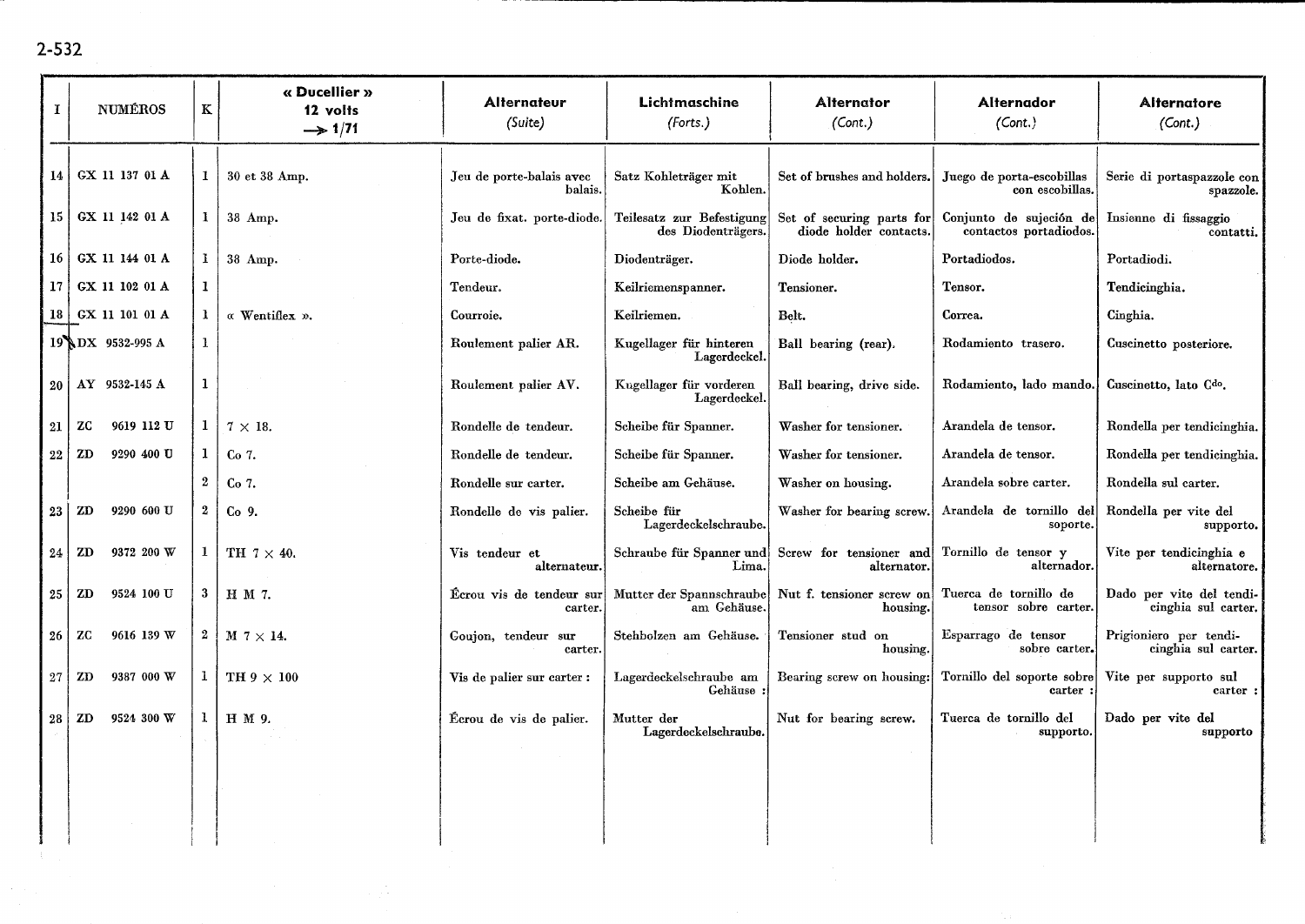$2 - 532/A$ 



 $\sim 4$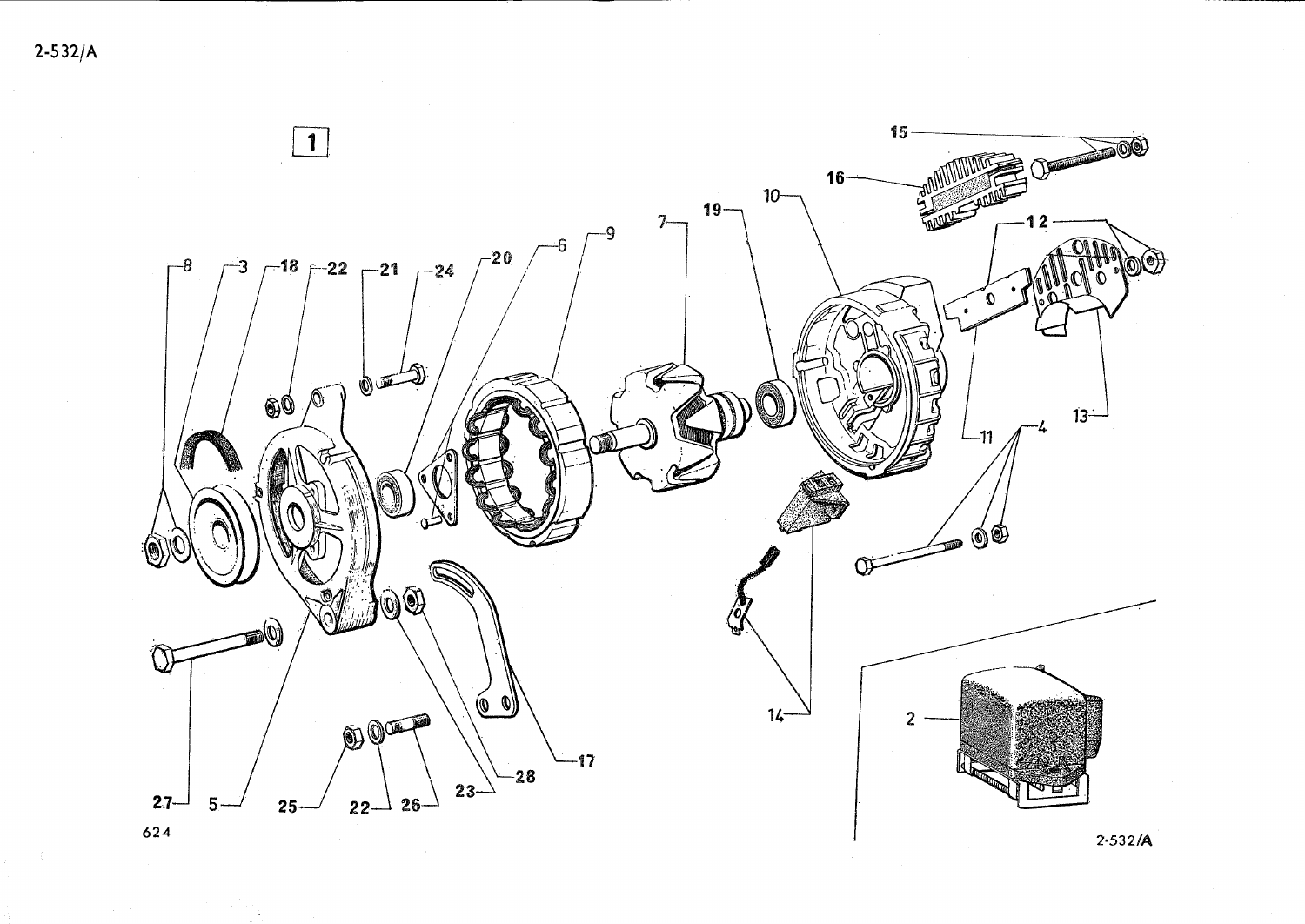*2-532jA*

| $\mathbf I$  | <b>NUMÉROS</b>                  | $\bf K$        | « Ducellier »<br>$1/71 \rightarrow$                                                             | Alternateur<br>Régulateur    | Lichtmaschine<br>Regler         | <b>Alternator</b><br>Regulator | <b>Alternador</b><br>Regulador | <b>Alternatore</b><br>Regolatore               |
|--------------|---------------------------------|----------------|-------------------------------------------------------------------------------------------------|------------------------------|---------------------------------|--------------------------------|--------------------------------|------------------------------------------------|
| $\mathbf{1}$ | GX 11 114 01 B                  | $\mathbf{I}$   | 12 V.<br>$(7540 \text{ B} \text{ ou C}) - 30 \text{ Amp.} - (1^{\circ})$<br>$\rightarrow$ 7/73. | Alternateur:<br>- monophasé. | Lima:<br>- einphasig.           | Alternator:<br>- monophase.    | Alternador:<br>- monofásico.   | Alternatore:<br>- monofasico.                  |
|              | GX 11 114 04 B                  | $\bf{I}$       | $(7541 \text{ B} \text{ ou C}) - 40 \text{ Amp.} - (3^{\circ})$<br>$\rightarrow$ 7/73.          | - triphasé.                  | - dreiphasig.                   | - three-phase.                 | - trifasico.                   | - trifasico.                                   |
|              | GX 11 114 05 A                  | $\mathbf{I}$   | $(7562 \text{ A} \text{ ou B}) \cdot 40 \text{ Amp.} \cdot (2^{\circ})$<br>$5/72 \rightarrow$   | - monophasé.                 | - einphasig.                    | - monophase.                   | - monofásico.                  | - monofasico.                                  |
| $\mathbf 2$  | GX 11 109 01 A                  | $\mathbf{1}$   | $(8366 A) - 12 V.$                                                                              | Régulateur.                  | Regler.                         | Regulator.                     | Regulador.                     | Regolatore.                                    |
| $\bf{3}$     |                                 |                |                                                                                                 | Poulie:                      | Riemenscheibe:                  | Pulley:                        | Polea:                         | Puleggia:                                      |
|              | 1 Y 5 437 905 N                 | $\mathbf{1}$   | $(1^{\circ}) - (3^{\circ}) - R.p.5 447 119 R.$                                                  | $-$ (fonte).                 | $-$ (Guss).                     | $-$ (casting).                 | - (de fundición).              | $-$ (ghisa).                                   |
|              | 532-34<br>AY<br>1 A 5 428 389 D | $\bf{l}$       | $(1^{\circ})$ - $(3^{\circ})$ .                                                                 | $-$ (tôle).                  | $-$ (Blech).                    | $-$ (sheet metal).             | - (de chapa).                  | $-$ (lamiera).                                 |
|              | GX 11 127 02 A                  | $\bf{I}$       | $5/72 \rightarrow$<br>(2°)                                                                      | - (fonte).                   | $-$ (Guss).                     | $-$ (casting).                 | - (de fundición).              | $-$ (ghisa).                                   |
|              | GX 11 127 03 A                  | $\bf I$        | $12/72 \rightarrow$<br>$(2^{\circ})$                                                            | $-$ (tôle).                  | $-$ (Blech).                    | - (sheet metal).               | - (de chapa).                  | - (lamiera).                                   |
|              | GX 11 128 01 A                  | $\bf{1}$       | $(1°)$ - $(3°)$ .                                                                               | Jeu de tiges assemblage :    | Satz Spannschrauben:            | Set of assembling rods:        | Juego de varillas de<br>unión: | Serie di tiranti di<br>collegamento:           |
|              | GX 11 148 02 A                  | $\mathbf{1}$   | (2°)<br>$5/72 \rightarrow$                                                                      |                              |                                 |                                |                                |                                                |
| -5           | GX 11 129 01 A                  | $\bf{I}$       | $(1°) - (3°)$ .                                                                                 | Palier de commande :         | Lagerdeckel<br>(Antriebsseite): | Bearing, drive side:           | Soporte, lado mando:           | Supporto, lato Cdo :                           |
|              | GX 11 147 02 A                  | $\mathbf{1}$   | $(2^{\circ})$<br>$5/72 \rightarrow$ .                                                           |                              |                                 |                                |                                |                                                |
| 6            | AY 9532-027 A                   | $\mathbf{1}$   | $(1^{\circ})$ - $(3^{\circ})$ .                                                                 | Jeu de pièces de roulement:  | Teilesatz für Kugellager:       | Set of parts f. bearing:       | Piezas para rodamiento:        | Insienne per cuscinetto:                       |
|              | DX 532-71                       | $\mathbf{1}$   | $5/72 \rightarrow$<br>(2°)                                                                      |                              | $\rightarrow$                   |                                |                                |                                                |
| $\mathbf 7$  | GX 11 130 01 B                  | $\mathbf{1}$   | $(1°)$ .                                                                                        | Rotor:                       | Rotor:                          | Rotor:                         | Rotor:                         | Rotore:                                        |
|              | GX 11 139 03 A                  | $\bf{1}$       | (3°).                                                                                           |                              |                                 |                                |                                |                                                |
|              | GX 11 149 02 A                  | $\mathbf{I}$   | $5/72 \rightarrow$<br>$(2^{\circ})$                                                             |                              |                                 | $\rightarrow$ $\pm$            |                                |                                                |
| 8            |                                 |                |                                                                                                 | Jeu de pièces de poulie :    | Teilesatz für<br>Riemenscheibe: | Set of pulley parts:           | Conjunto de polea :            | Serie di pezzi della<br>puleggia :             |
|              | 0 Y 5 437 591 A                 | 1              | $(1°)$ - $(3°)$ .                                                                               | – (fonte ou tôle).           | - (Guss oder Blech).            | - (casting or sheet metal).    | - (de fundición o chapa).      | - (ghisa o lamiera).                           |
|              | GX 11 131 03 A                  | $\mathbf{1}$   | $5/72 \rightarrow$<br>$(2^{\circ})$                                                             | – (fonte).                   | $-$ (Guss).                     | $-$ (casting).                 | $-$ (de fundición).            | $-$ (ghisa).                                   |
|              | GX 11 131 04 A                  | $\mathbf 1$    | $12/72 \rightarrow$<br>(2°)                                                                     | – (tôle).                    | $-$ (Blech).                    | - (sheet metal).               | - (de chapa).                  | - (lamiera).                                   |
| 9            | GX 11 132 01 A                  | $\mathbf{I}$   | $(1°)$ .                                                                                        | Stator:                      | Stator:                         | Stator:                        | Estator:                       | Statore:                                       |
|              | GX 11 140 01 A                  | $\mathbf{I}$   | $(3°)$ .                                                                                        |                              |                                 |                                |                                |                                                |
|              | GX 11 150 02 A                  | 1 <sup>1</sup> | $(2^{\circ})$<br>$5/72 \rightarrow$                                                             |                              |                                 |                                |                                | <i>Catalogue</i> $624 - C n^{\circ} 5 - 12-73$ |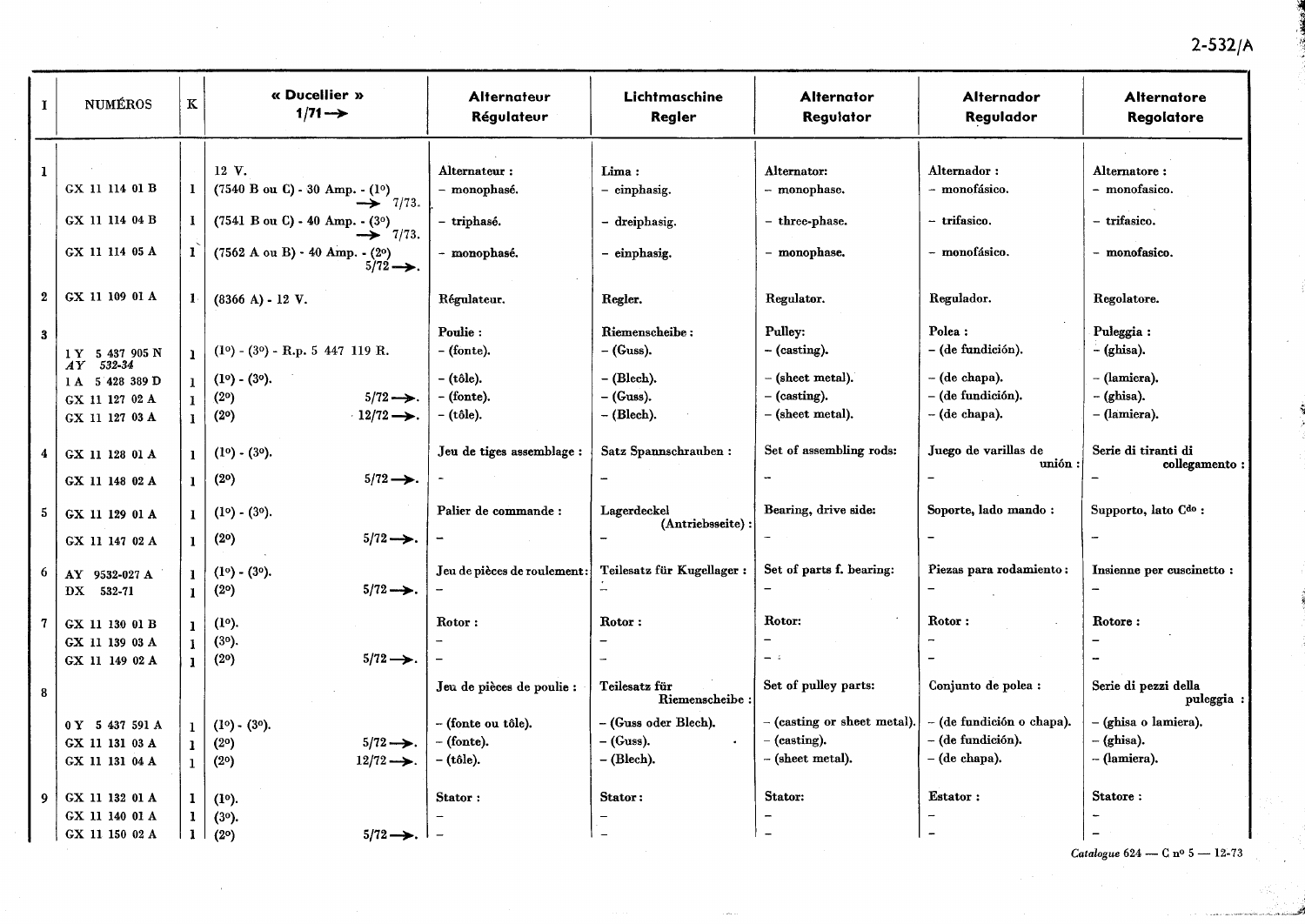2·532/A

| $\mathbf{I}$                       | <b>NUMÉROS</b>                                                        | $\mathbf K$                                       | « Ducellier »<br>$1/71 \rightarrow$                                                                                           | <b>Alternateur</b><br>Régulateur<br>(Suite)             | Lichtmaschine<br>Regler<br>(Forts.)                  | <b>Alternator</b><br>Regulator<br>(Cont.)           | <b>Alternador</b><br>Regulador<br>(Cont.)                              | <b>Alternatore</b><br>Regolatore<br>(Cont.)                     |
|------------------------------------|-----------------------------------------------------------------------|---------------------------------------------------|-------------------------------------------------------------------------------------------------------------------------------|---------------------------------------------------------|------------------------------------------------------|-----------------------------------------------------|------------------------------------------------------------------------|-----------------------------------------------------------------|
| 10                                 | GX 11 133 01 A<br>GX 11 141 02 A<br>GX 11 133 02 A<br>1 G 5 447 122 Y | $\mathbf{1}$<br>1<br>$\mathbf{I}$<br>$\mathbf{1}$ | $(1°)$ .<br>$(3°)$ R.p. 5 447 123 J.<br>$(2^{\circ})$ - R.p. 5 447 122 Y 5/72 $\rightarrow$ .<br>$(1^{\circ}) - (2^{\circ}).$ | Palier porte-diodes :<br>- avec balais.                 | Diodenträger:<br>- mit Kohlen.                       | Diode holder bearing:<br>- with brushes.            | Soporte porta-diodos :<br>- con escobillas.                            | Supporto portadiodi:<br>- con spazzole.                         |
| 11                                 | 1 G 5 447 123 J<br>GX 11 134 01 A<br>GX 11 134 02 A                   | $\bf{l}$<br>1                                     | $(3°)$ .<br>$(1°)$ - R.p. GX 11 134 02 A.<br>(2°)<br>$5/72 \rightarrow$                                                       | - avec balais.<br>Fusible:<br>$\overline{\phantom{0}}$  | - mit Kohlen.<br>Sicherung:                          | - with brushes.<br>Fuse:                            | - con escobillas.<br>Fusible:                                          | - con spazzole.<br>Fusibile:                                    |
| 12 <sup>°</sup>                    | GX 11 163 01 A<br>GX 11 163 02 A                                      | 1<br>$\mathbf{I}$                                 | $(1^{\circ}).$<br>(2°)<br>$5/72 \rightarrow$<br>R.p. GX 11 163 01 A.                                                          | Ensemble protection :                                   | Satz Sicherungsteile :                               | Set of protection parts:                            | Conjunto de protección:                                                | Insieme protezione :                                            |
| 13 <sup>1</sup>                    | GX 11 136 01 A<br>GX 11 145 01 A<br>GX 11 136 02 A                    | 1<br>1<br>1                                       | $(10)$ .<br>$(3°)$ .<br>(2°)<br>$5/72 \rightarrow$                                                                            | Capot:                                                  | Deckel:                                              | Cover:                                              | Tapasoporte:                                                           | Coprisupporto:                                                  |
|                                    | 14 GX 11 137 01 A<br>GX 11 138 01 A                                   | $\mathbf{I}$<br>$\mathbf{I}$                      | $(10) - (20) - (30)$<br>R.p. GX'11 138 01 A.<br>$ (1^0) \cdot (2^0) \cdot (3^0).$                                             | Jeu de porte-balais avec<br>halais.<br>Jeu de 2 balais. | Satz Kohleträger mit<br>Kohlen.<br>Satz zu 2 Kohlen. | Set of holders and brushes.<br>Set of 2 brushes.    | Juego de porta-escobillas<br>con escobillas.<br>Juego de 2 escobillas. | Serie di portaspazzole con<br>spazzole.<br>Serie di 2 spazzole. |
| 15 <sup>1</sup>                    | GX 11 142 01 A                                                        | 1                                                 | $(3°)$ .                                                                                                                      | Jeu de fixat. porte-diode.                              | Teilesatz zur Befestigung<br>des Diodenträgers.      | Set of securing parts for<br>diode holder contacts. | Conjunto de sujeción de<br>contactos portadiodos.                      | Insieme di fissaggio<br>contatti.                               |
| 16 <sup>1</sup><br>17 <sup>1</sup> | GX 11 144 02 A<br>GX 11 102 01 A                                      | 1<br>1                                            | $(3°)$ .                                                                                                                      | Porte-diode.<br>Tendeur.                                | Diodenträger.<br>Keilriemenspanner.                  | Diode holder.<br>Tensioner?                         | Portadiodos.<br>Tensor.                                                | Portadiodi.<br>Tendicinghia.                                    |
| 18 <sup>1</sup>                    | GX 11 101 01 A                                                        | 1.                                                | « Wentiflex ».                                                                                                                | Courroie.                                               | Keilriemen.                                          | Belt.                                               | Correa.                                                                | Cinghia.                                                        |
| 19 <sup>1</sup>                    | DX 9532-995 A                                                         | 1                                                 | $(1^0) - (2^0) - (3^0)$ .                                                                                                     | Roulement palier AR.                                    | Kugellager für hinteren<br>Lagerdeckel.              | Ball bearing (rear).                                | Rodamiento trasero.                                                    | Cuscinetto posteriore.                                          |
|                                    | $20$ $\overline{AY}$ 9532-145 A<br>GX 11 166 01 A                     | 1<br>$\mathbf{1}$                                 | $(1^{\circ}) \cdot (3^{\circ}).$<br>(2°)<br>$5/72 \rightarrow$                                                                | Roulement palier AV :                                   | Kugellager für vorderen<br>Lagerdeckel:              | Ball bearing, drive side:                           | Rodamiento, lado mando:                                                | Cuscinetto, lato Cdo:                                           |
|                                    |                                                                       |                                                   |                                                                                                                               |                                                         |                                                      |                                                     |                                                                        |                                                                 |

!

*Catalogue* 624 - C nº 5 - 12-73